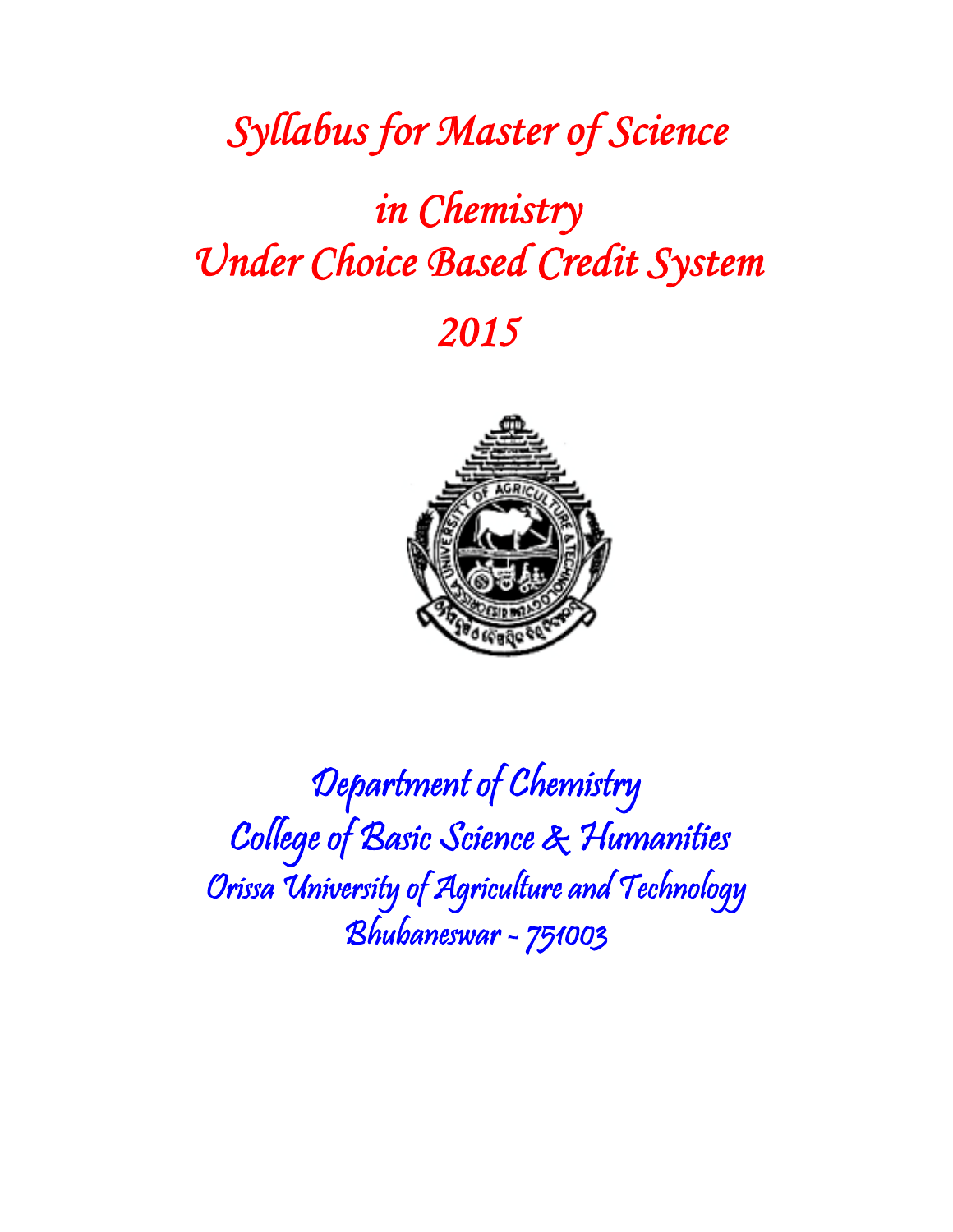# **Content**

| Year         | <b>Semester</b> | <b>Paper Code</b>              | <b>Paper Title</b>                                | Page             |
|--------------|-----------------|--------------------------------|---------------------------------------------------|------------------|
| <b>First</b> | 1 <sup>st</sup> | <b>CHE(C) 4101</b>             | <b>Physical Chemistry-I</b>                       |                  |
|              |                 | <b>CHE(C) 4102</b>             | Inorganic Chemistry - I                           | 5                |
|              |                 | <b>CHE(C) 4103</b>             | Organic Chemistry - I                             | 6                |
|              |                 | 4104<br>CHE(C)                 | Spectroscopy-1                                    |                  |
|              |                 | 4105<br>CHE(E)                 | <b>Nuclear and Photochemistry</b>                 | 8                |
|              |                 | CHE(P)<br>4106                 | Laboratory Course - I                             | 10               |
|              | 2 <sub>nd</sub> | 4207<br>CHE(C)                 | <b>Physical Chemistry - II</b>                    | 11               |
|              |                 | <b>CHE(C) 4208</b>             | Inorganic Chemistry - II                          | 12 <sub>2</sub>  |
|              |                 | 4209<br>CHE(C)                 | <b>Organic Chemistry - II</b>                     | 13               |
|              |                 | CHE(C)<br>4210                 | Spectroscopy - II                                 | 14               |
|              |                 | CHE(E)<br>4211                 | <b>Organotransition Metal Chemistry</b>           | 15 <sub>15</sub> |
|              |                 | CHE(P)<br>4212                 | <b>Laboratory Course - II</b>                     | 16               |
| Second       | 3rd             | 5313<br>CHE(C)                 | <b>Matter and Physical Transformation</b>         | 17               |
|              |                 | CHE(C)<br>5314                 | <b>Quantum Chemistry and Chemistry of Special</b> | 18               |
|              |                 | 5315<br>CHE <sub>(</sub><br>C) | <b>Organic Synthesis</b>                          | 19               |
|              |                 | 5316<br>CHE(C)                 | Application of Spectroscopy - I                   | 20               |
|              |                 | 5317<br>CHE(E)                 | <b>Heterocyclic Chemistry</b>                     | 21               |
|              |                 | CHE(P)<br>5318                 | <b>Laboratory Course - III</b>                    | 23               |
|              | 4 <sup>th</sup> | <b>CHE(C) 5419</b>             | <b>Analytical and Environmental Chemistry</b>     | 24               |
|              |                 | <b>CHE(C) 5420</b>             | Application of Spectroscopy - II                  | 25               |
|              |                 | <b>CHE 5421</b>                | <b>Dissertation</b>                               | 26               |
|              |                 | <b>CHE 5422</b>                | <b>Seminar</b>                                    | 26               |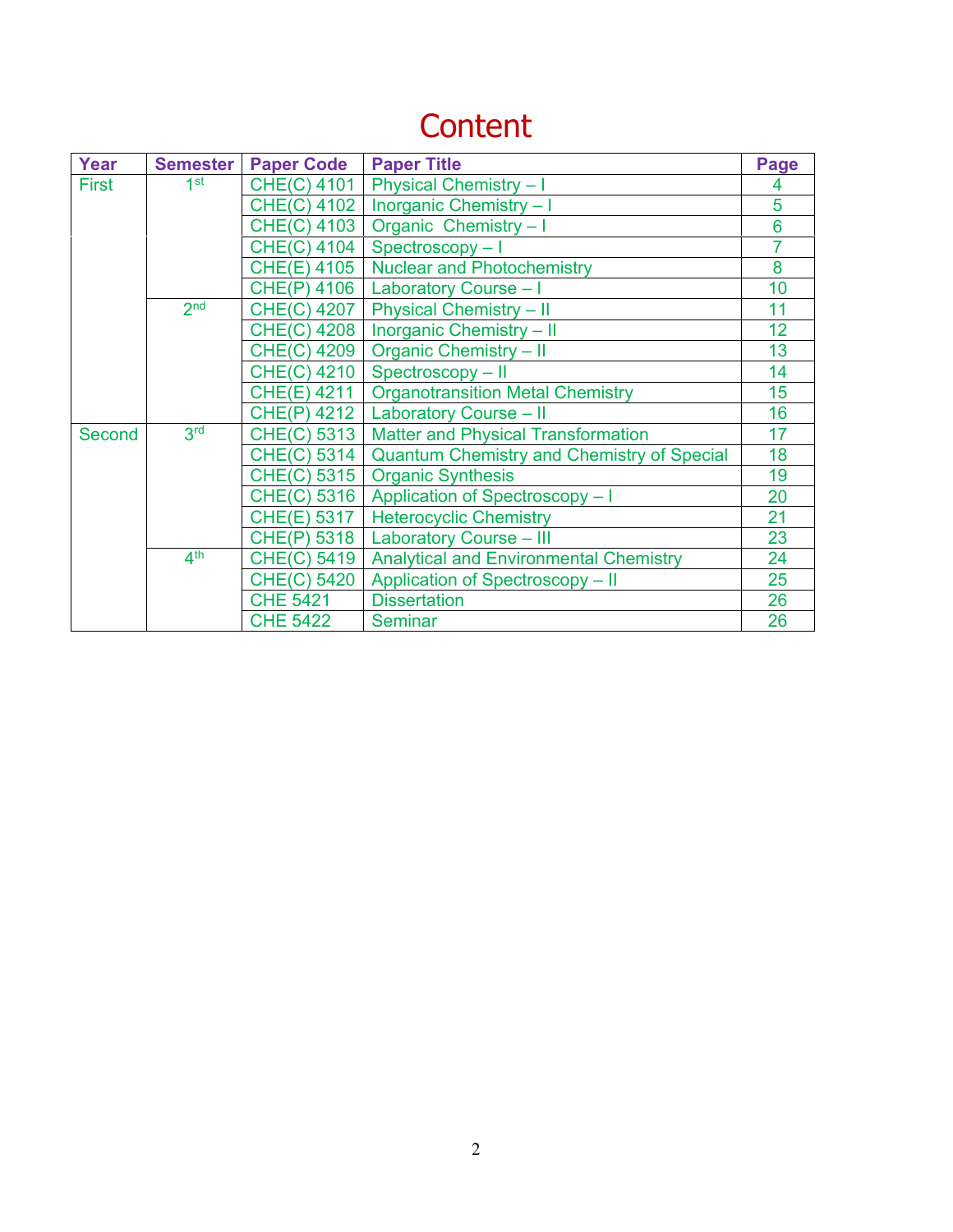# *Semester wise Course Outline and Credit Structure*

| <b>Paper Code</b>  | <b>Paper Title</b>                                 | <b>Credits</b> | <b>Marks</b> |
|--------------------|----------------------------------------------------|----------------|--------------|
| <b>CHE(C) 4101</b> | <b>Physical Chemistry - I</b>                      |                | 50           |
| <b>CHE(C) 4102</b> | Inorganic Chemistry - I                            |                | 50           |
| <b>CHE(C) 4103</b> | Organic Chemistry - I                              |                | 50           |
| <b>CHE(C) 4104</b> | Spectroscopy-I                                     |                | 50           |
| <b>CHE(E) 4105</b> | Nuclear and Photochemistry / Medicinal Chemistry*/ |                | 50           |
|                    | <b>Chemistry of Natural Products*</b>              |                |              |
| <b>CHE(P) 4106</b> | Laboratory Course - I                              |                | 100          |
| <b>Total</b>       |                                                    | 24             | 350          |

# **1st Semester**

# **2nd Semester**

| <b>Paper Code</b>  | <b>Paper Title</b>                              | <b>Credits</b> | <b>Marks</b> |
|--------------------|-------------------------------------------------|----------------|--------------|
| <b>CHE(C) 4207</b> | <b>Physical Chemistry - II</b>                  |                | 50           |
| <b>CHE(C) 4208</b> | <b>Inorganic Chemistry - II</b>                 |                | 50           |
| <b>CHE(C) 4209</b> | <b>Organic Chemistry - II</b>                   |                | 50           |
| <b>CHE(C) 4210</b> | Spectroscopy - II                               |                | 50           |
| <b>CHE(E) 4211</b> | Organotransition Metal Chemistry / Chemistry of |                | 50           |
|                    | Materials*/ Physical Organic Chemistry*         |                |              |
| <b>CHE(P) 4212</b> | <b>Laboratory Course - II</b>                   |                | 100          |
| <b>Total</b>       |                                                 |                | 350          |

# **3rd Semester**

| <b>Paper Code</b>  | <b>Paper Title</b>                                | <b>Credits</b> | <b>Marks</b> |
|--------------------|---------------------------------------------------|----------------|--------------|
| <b>CHE(C) 5313</b> | <b>Matter and Physical Transformation</b>         | 4              | 50           |
| <b>CHE(C) 5314</b> | <b>Quantum Chemistry and Chemistry of Special</b> | Δ              | 50           |
|                    | <b>Elements</b>                                   |                |              |
| <b>CHE(C) 5315</b> | <b>Organic Synthesis</b>                          |                | 50           |
| <b>CHE(C) 5316</b> | Application of Spectroscopy-I                     |                | 50           |
| <b>CHE(E) 5317</b> | Heterocyclic Chemistry / Polymers*/ Liquid State* | Δ              | 50           |
| <b>CHE(P) 5318</b> | <b>Laboratory Course - III</b>                    |                | 100          |
| <b>Total</b>       |                                                   | 24             | 350          |

## **4th Semester**

| <b>Paper Code</b>  | <b>Paper Title</b>                            | <b>Credits</b> | <b>Marks</b> |
|--------------------|-----------------------------------------------|----------------|--------------|
| <b>CHE(C) 5419</b> | <b>Analytical and Environmental Chemistry</b> |                | -50          |
| <b>CHE(C) 5420</b> | Application of Spectroscopy - II              |                | -50          |
| <b>CHE 5421</b>    | <b>Dissertation</b>                           | 14             | 200          |
| <b>CHE 5422</b>    | <b>Seminar</b>                                |                | 50           |
| <b>Total</b>       |                                               |                | 350          |

*The Paper Title marked (\*) under Paper Code CHE 405, CHE 411 and CHE 517 are not offered at present.*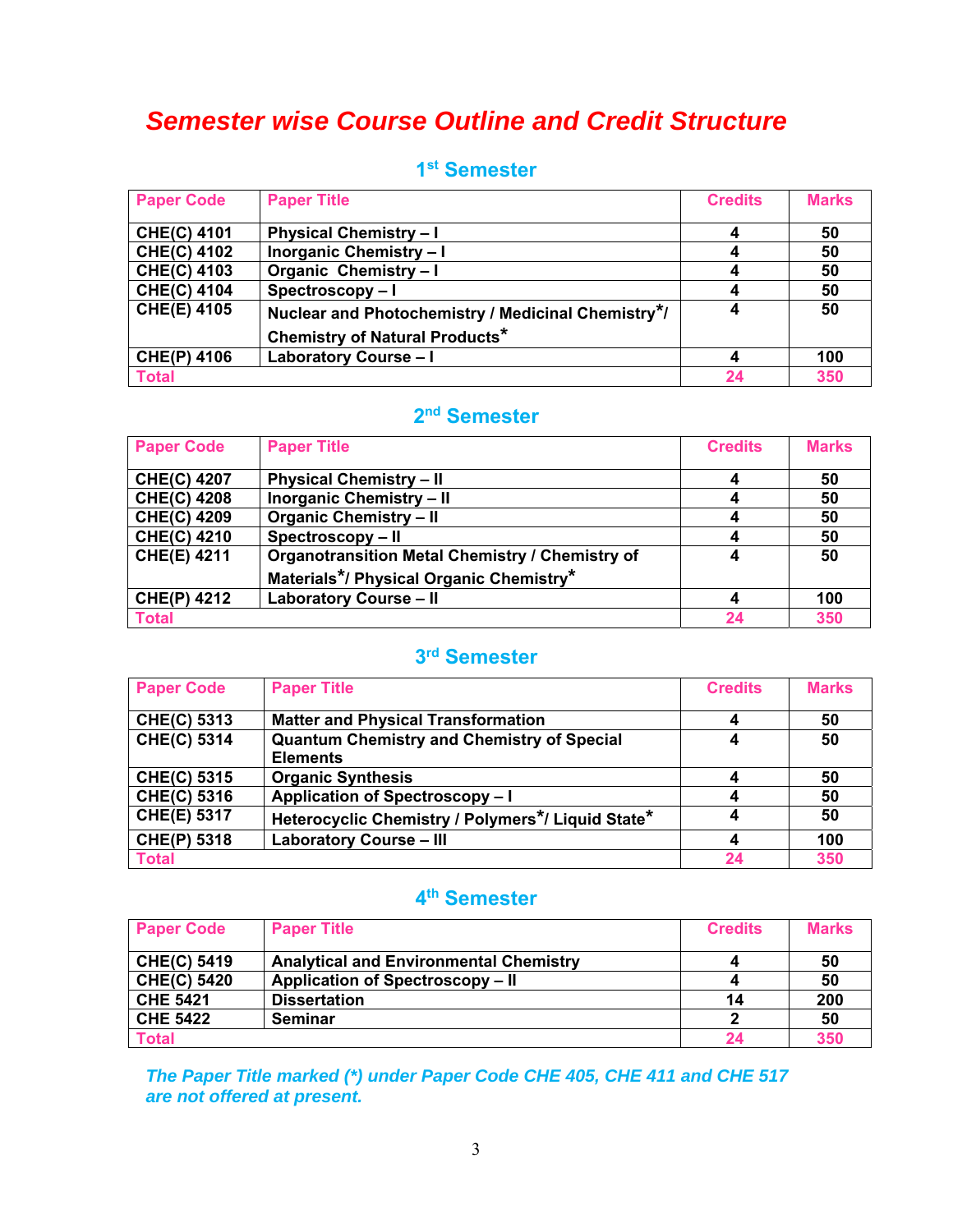# **First Year**

### **1st Semester**

### **Course Outline and Credit Structure**

| <b>Paper Code</b>  | <b>Paper Title</b>                | <b>Credits</b> | <b>Marks</b> |
|--------------------|-----------------------------------|----------------|--------------|
| <b>CHE(C) 4101</b> | <b>Physical Chemistry - I</b>     |                | 50           |
| <b>CHE(C) 4102</b> | <b>Inorganic Chemistry - I</b>    |                | 50           |
| <b>CHE(C) 4103</b> | <b>Organic Chemistry - I</b>      |                | 50           |
| <b>CHE(C) 4104</b> | Spectroscopy-I                    |                | 50           |
| <b>CHE(E) 4105</b> | <b>Nuclear and Photochemistry</b> |                | 50           |
| <b>CHE(P) 4106</b> | Laboratory Course - I             |                | 100          |
| <b>Total</b>       |                                   |                | 24           |

#### **Paper Code: CHE(C)4101 Credit: 4 Paper Title: Physical Chemistry – I Full Mark: (External: 40 and Internal: 10) (Each unit carries equal mark)**

#### **UNIT – I**

#### **Classical Thermodynamics (16 Periods)**

Brief resume of concepts of laws of thermodynamics, free energy, chemical potential and entropies, partial molar properties - partial molar free energy, partial molar volume and partial molar heat content and their significances. Determination of these quantities.Concept of fugacity and determination of fugacity. Non-ideal systems: Excess functions for non-ideal solutions.

#### **UNIT – II**

#### **Statistical Thermodynamics – I (16 Periods)**

Concept of distribution, thermodynamic probability and most probable distribution. Ensemble averaging, postulates of ensemble averaging. Canonical, grand canonical and microcanonical ensembles, corresponding distribution laws (using Lagrange's method of undetermined multipliers). Most probable distribution and Maxwell- Boltzmann distribution law of energy. Partition functions – translational, rotational, vibrational and electronic partition functions.

#### **UNIT – III**

### **Statistical Thermodynamics – II (16 Periods)**

Calculation of thermodynamic properties in terms of partition functions. Application of partition functions, equilibrium constant in terms of partition functions, Maxwell- Boltzmann statistics, Femi-Dirac statistics, distribution law and applications to metal. Bose-Einstein statistic – distribution law and application to helium.

#### **UNIT – IV**

#### **Surface Chemistry (10 Periods)**

Surface tension, capillary action, pressure difference across curved surface (Laplace – Young equation), Vapour pressure of droplets (Kelvin equation), Gibbs adsorption isotherm, estimation of surface area using BET equation(derivation not required), Surface films on liquids (Electro-kinetic phenomenon), Catalytic activity at surfaces.

#### **Micelles (6 Periods)**

Surface active agents, classification of surface active agents, micellization, hydrophobic interaction, critical micellar concentration (CMC), factors affecting the CMC of surfactants, counter ion binding to micelles, thermodynamics of micellization, micro emulsion, reverse micelles.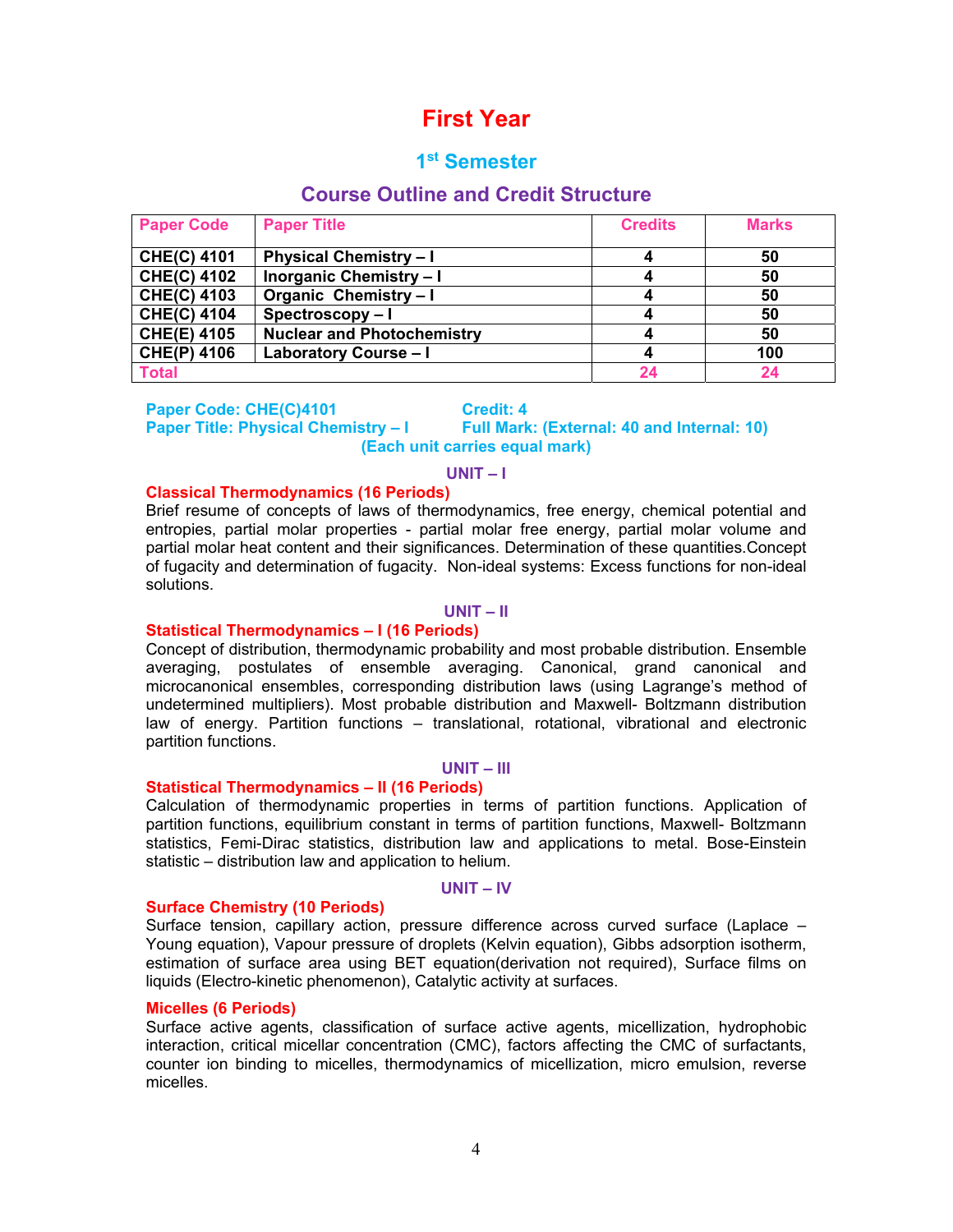- 1 Physical Chemistry; P.W. Atkins; ELBS.
- 2 Physical Chemistry; W.J. Moore.
- 3 Physical Chemistry; Barrow.
- 4 Physical Chemistry; Snehi Hemant.
- 5 Advanced Physical Chemistry; Gurtoo & Gurtoo.
- 6 Physical Chemistry through problems; Dogra and Dogra.
- 7 Thermodynamics for Chemists; S. Glasstone.

#### Paper Code: CHE(C)4102 **Credit: 4**

#### **Paper Title: Inorganic Chemistry – I Full Mark: (External: 40 and Internal: 10) (Each unit carries equal mark)**

#### **UNIT – I**

#### **Geometry and Bonding of Main Group Compounds (12 Periods)**

VSEPR Theory, Walsh diagrams (tri- and penta- atomic molecules),  $d_{\pi}$ - $p_{\pi}$  bonding, bent rule and energetics of hybridization, some simple reactions of covalently bonded molecules.

#### **Coordination Compounds –Bonding, Stereochemistry and Structure (8 Periods)**

Crystal field theory, crystal field diagram, ligand field theory, spectrochemical series, nephelauxetic series, structural distortion and lowering of symmetry, electronic, steric and Jahn-Teller effect on energy levels, conformation of chelate ring, structural equilibrium, spectral and magnetic properties.

#### **UNIT – II**

#### **Molecular Orbital Theory of Metal Complexes (16 Periods)**

Limitations of crystal field theory, Introduction to molecular orbital theory: LCAO, Modes of overlap of atomic orbitals, Hybrid orbitals as LCAOs, Integrals and normalization constants, symmetry of MO, σ- bonding in octahedral complexes; Ligand group orbitals and formation of MO, Construction of MO energy level diagrams, HUMO and LUMO, π- bonding in octahedral complexes, σ- bonding and π- bonding in tetrahedral and square plannar complexes and their MO energy level diagrams.

#### **UNIT – III.**

#### **Reaction Mechanism of Transition Metal Complexes (12 Periods)**

Energy profile of a reaction, reactivity of metal complexes, inert and labile complexes, kinetic application of valence bond and crystal field theories, kinetics of octahedral substitution, acid hydrolysis, factors affecting acid hydrolysis, base hydrolysis, conjugate base mechanism, direct and indirect evidences in favour of conjugate mechanism, anation reactions, reactions without metal ligand bond cleavage, substitution reactions in square planar complexes, the trans effect, mechanism of the substitution reaction,

#### **UNIT – IV**

#### **Redox reactions (4 Periods)**

Redox reactions: Principle involved in extraction of metals, Electron transfer reactions, mechanism of one electron transfer reactions, outer sphere type reactions, inner sphere type reactions, Application to metal complex reactions.

#### **Metal – Ligand Equilibria in Solution (8 Periods)**

Stepwise and overall formation constants and their interaction, trends in stepwise constants, factors affecting the stability of metal complexes with reference to the nature of metal ion and Ligand, chelate effect and its thermodynamic origin, determination of binary formation constants by pH metry and spectrophotometric methods.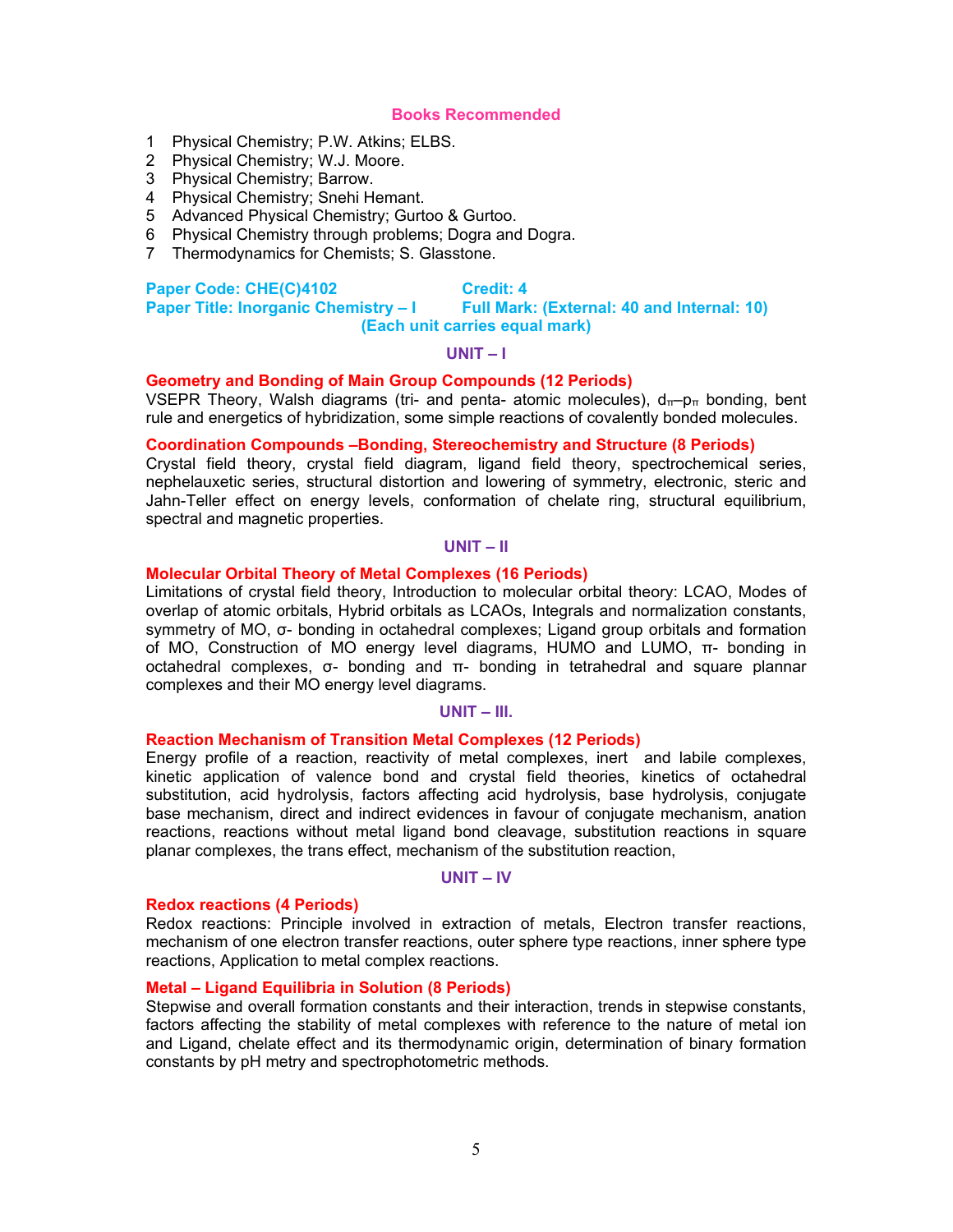- 1. Advanced Inorganic Chemistry; F. A. Cotton and Wilkinson; John Wiley.
- 2. Inorganic Chemistry; J. E. Huhey, Harpes & Row
- 3. Chemistry of the Elements; N. N. Greenwood and A. Earnshow; Pergamon
- 4. Inorganic Electronic Spectroscopy; A. B. P. Lever, Elsevier.
- 5. Magneto Chemistry; R. L. Carlin, Springer Verlag.
- 6. Comprehensive Coordination Chemistry ; G. Wilkinson, R. D. Gillars and J.A. McCleverty; Pergamon.
- 7. Modern Inorganic Chemistry; W.L.Jolly, TMH.
- 8. Introduction to Ligand Fields; B. N. Figgis.
- 9. Theoretical Inorganic Chemistry; M. C. Day and J. Selbin.
- 10. F. A. Cotton, Chemical Applications of Group Theory,  $3^{rd}$  Edn. (1999), John Wiley & Sons, New York
- 11. K. Veera Reddy, Symmetry and Spectroscopy of Molecules, (1999) New Age International Pvt. Ltd., New Delhi.

#### **Paper Code: CHE(C)4103 Credit: 4<br>
Paper Title: Organic Chemistry - I Full Mark Full Mark: (External: 40 and Internal: 10) (Each unit carries equal mark)**

#### **UNIT – I**

#### **Nature of Bonding in Organic Molecules (14 Periods)**

Delocalized chemical bonding: conjugation, cross conjugation, resonance, hyperconjugation, tautomerism; Aromaticity in benzenoid and nonbenzenoid compounds, alternant and nonalternant hydrocarbons, Huckel's rule, energy level of π-molecular orbitals, annulenes, anti aromaticity, homo aromaticity. Bonds weaker than covalent: addition compounds, crown ether complexes and cryptands, inclusion compounds, cyclodextrins, catenanes and rotaxanes.

#### **UNIT – II**

#### **Stereochemistry (15 Periods)**

Conformational analysis of cycloalkanes, decalins, effect of conformation on reactivity, conformation of sugars, steric strain due to unavoidable crowding. Elements of symmetry, chirality, molecules with more than one chiral center, threo and erythro isomers, methods of resolution, optical purity, enantiotopic and diastereotopic atoms, groups and faces, stereospecific and stereoselective synthesis, asymmetric synthesis, optical activity in the absence of chiral carbon (biphenyls, allenes and spiranes), chirality due to helical shape, stereochemistry of the compounds containing nitrogen, sulphur and phosphorus.

#### **UNIT – III**

#### **Reaction Mechanism: Structure and Reactivity (12 Periods)**

Types of mechanisms, types of reactions, thermodynamic and kinetic requirements, kinetic and thermodynamic control, Hammond's postulate, Hammett – Curtain principle, Potential energy diagrams, transition states and intermediates, Methods of determining mechanismsproduct identification, presence of intermediate, isotope labeling, crossover product; study on carbocations, carbanions, free radicals, carbenes and nitrenes – generation, structure, stability and reactivity.

#### **UNIT – IV**

#### **Aliphatic Nucleophilic Substitution (13 Periods)**

The  $S_{N2}$ ,  $S_{N1}$ , mixed  $S_{N1}$  and  $S_{N2}$  and SET mechanism. The neighbouring group mechanism, neighbouring group participation by  $π$  and  $σ$  bonds, anchimeric assistance; Classical and nonclassical carbocation, phenonium ions, norbornyl system, common carbocation rearrangements, The  $S_N$ i mechanism. Nucleophilic substitution at an allylic. aliphatic trigonal and a vinylic carbon. Reactivity effects of substrate structure, attacking nucleophile, leaving group and reaction medium, ambident nucleophile, regioselectivity.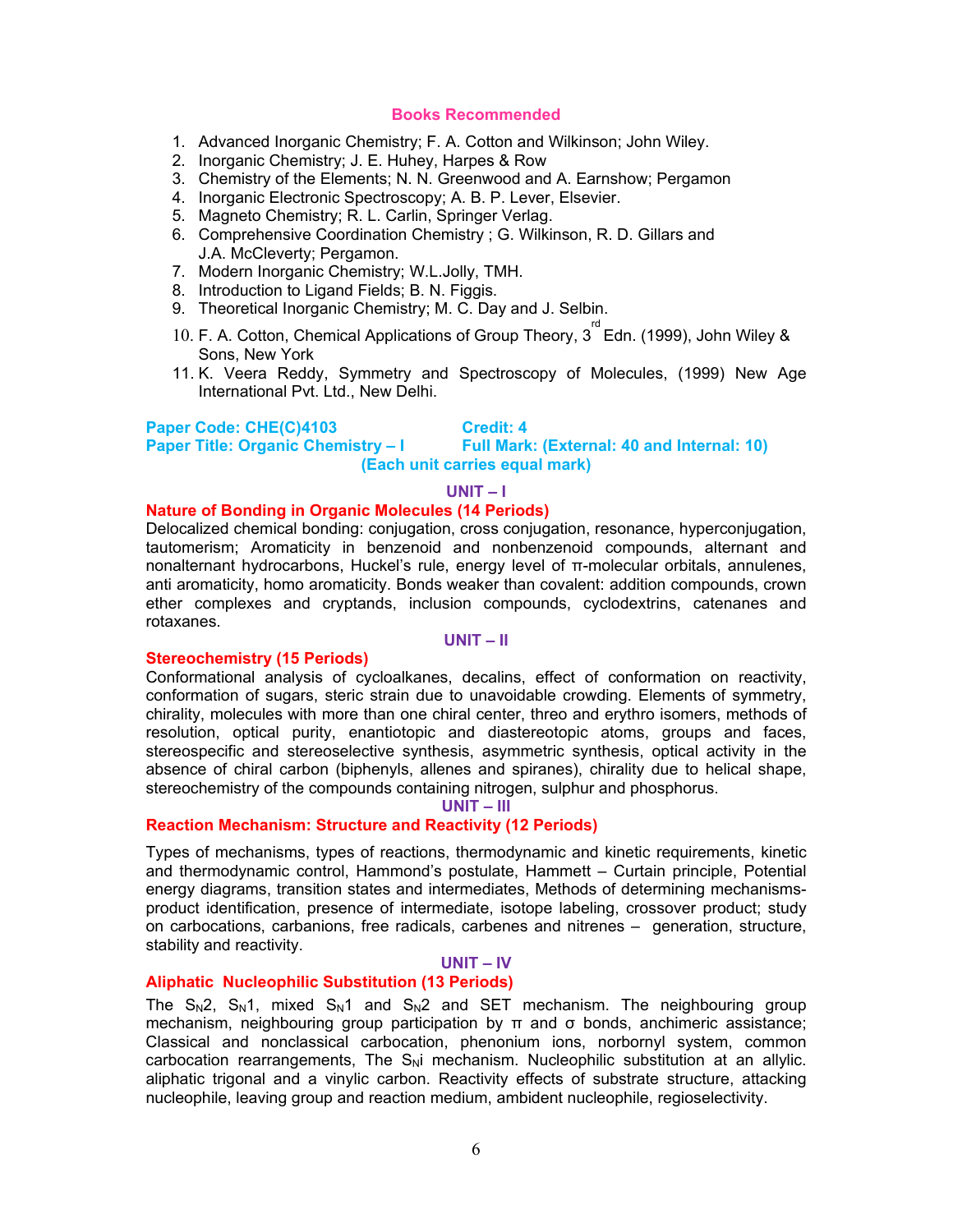#### **Aromatic Nucleophilic Substitution (5 Periods)**

The  $S_NAT$ ,  $S_N1$ , benzyne and  $S_{RN}1$  mechanisms, reactivity – effect of substrate structure, leaving group and attacking nucleophile, The Von Richter, Sommelet–Hauser, and Smiles rearrangements.

#### **Books Recommended**

- 1 Advanced Organic Chemistry Reactions, Mechanism And Structure; Jerry March; John Wiley.
- 2 Advanced Organic Chemistry; F. A Carey and R.J. Sundberg; Springer
- 3 A Guide Book To Mechanism In Organic Chemistry; Peter Sykes; Longman.
- 4 Structure and Mechanism In Organic Chemistry; C. K. Ingold; Cornell University Press .
- 5 Organic Chemistry; R. T Morrison And R. N Boyd; Pearson
- . 6 Reaction Mechanism In Organic Chemistry; S. M. Mukherji and S. P. Singh; Macmillan.
- 7 Stereochemistry of Organic Compounds; D. Nasipuri; New Age International.
- 8 Stereochemistry of Organic Compounds; P. S. Kalsi; New Age International.
- 9 Stereochemistry of carbon compounds; E.L. Eliel ;Tata Mcgraw Hill

 **Paper Code: CHE(C)4104 Credit: 4 Paper Title: Spectroscopy – I Full Mark: (External: 40 and Internal: 10)** 

**(Each unit carries equal mark)** 

#### **UNIT – I**

#### **Group Theory (15 Periods)**

.

Molecular symmetry, elements of symmetry and symmetry operations, Products of operation, point group, classification of Molecules into point group, reducible and irreducible representation, the great Orthogonality theorem, character table, symmetry aspects of Molecular orbitals.

#### **Unit-II**

#### **Unifying Principles (5 Periods)**

Electromagnetic radiation, interaction of electromagnetic radiation with matter(general ideas only). Uncertainty relation and natural line width and natural line broadening, transition probability, transition moment, Selection rules, intensity of spectral lines, Born – Oppenheimer approximation, rotational, Vibrational and electronic energy levels.

#### **Infrared and Raman Spectroscopy (9 Periods)]**

Molecular vibrations, force constants, Molecular vibrations and absorption of Infrared radiations Raman Spectroscopy, polarized Raman lines, Use of symmetry considerations to determine the no. of lines in IR and Raman Spectra, Spectra of gases, applications of Raman and Infrared spectroscopy. Selection rule in Inorganic structure determinations, Hydrogen bonding and infrared spectra, metal ligand and related vibrations.

#### **UNIT – III**

#### **Atomic Spectroscopy (6 Periods)**

Energies of atomic orbitals, vector representation of momenta and vector coupling, spectra of hydrogen atom and alkali metal atoms.

#### **Molecular Spectroscopy(7 Periods)**

Energy levels, molecular orbitals, vibronic transitions, vibrational progressions and geometry of the excited states, Franck – Condon principle, electronic spectra of polyatomic molecules.Emission spectra.Charge transfer spectra.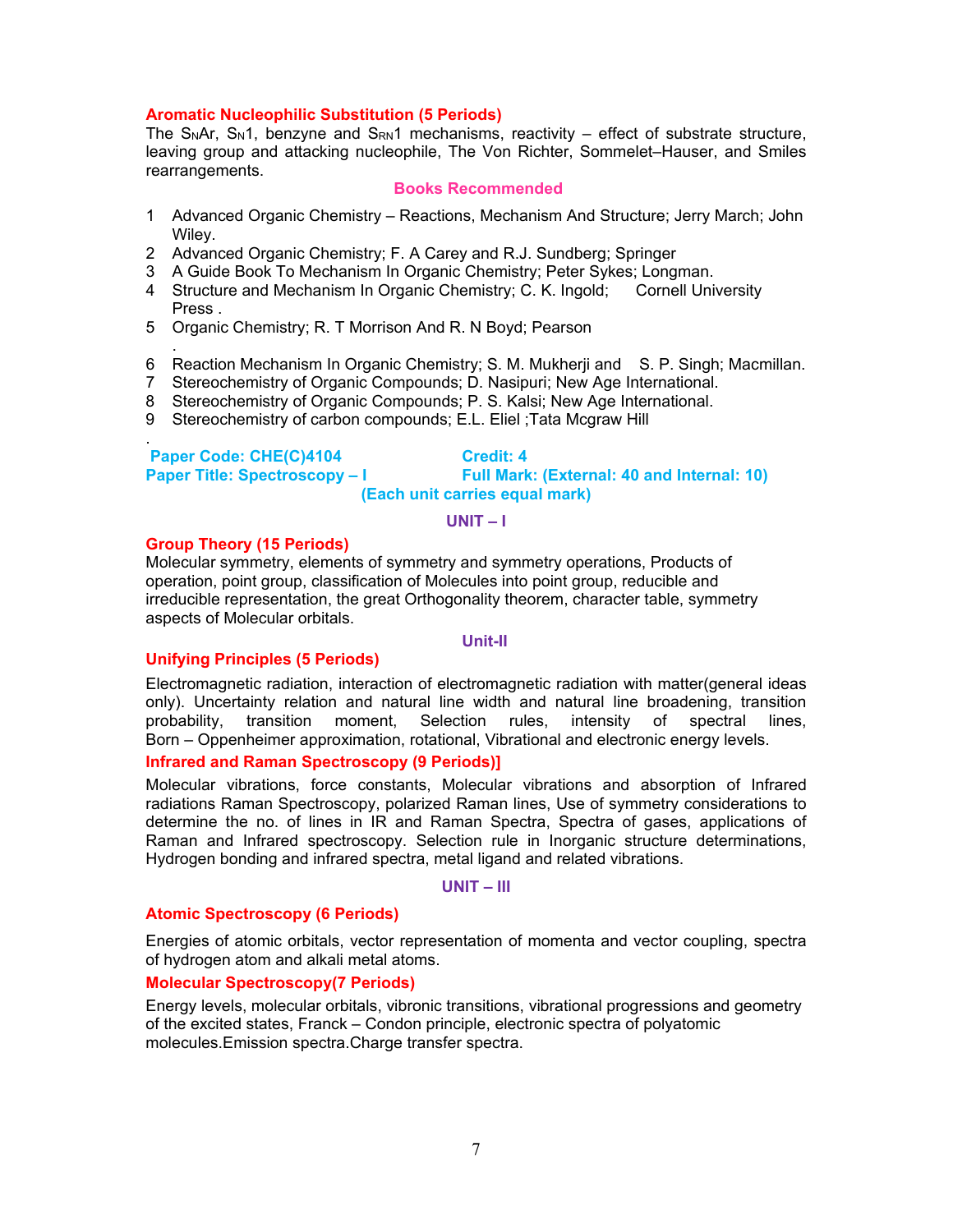#### **Unit-IV**

#### **Microwave spectroscopy (6 Periods)**

Basic concept, rotation spectra of simple inorganic compounds, Classification of molecules, rigid rotor model, effect of isotopic substitution on transition frequencies & intensities non rigid rotor, stark effect nuclear and electron spin interaction and effect of external field. Applications of Micro wave Spectroscopy

#### **Photoelectron & Photo acoustic Spectroscopy (7 Periods)**

Introduction, principle, Instrumentation and applications of following techniques photoacoustic Spectroscopy (PAS) photo electron Spectroscopy (PES),Koopman's theorm,ESCA and chemical informations obtained from it. Auger electron Spectroscopy (AES)

#### **Books Recommended**

- 1 Group theory and symmetry in Chemistry; Grudeep Raj, Ajay Kumar Bhagi, Vinod Kumar Jain; Krishna Prakashan Media PVT. Ltd.
- 2 Chemical Application Group Theory; F.A. Cotton; Wiley.
- 3 Group Theory; P K Bhattacharya ; Himalaya Publication.
- 4 Modern Spectroscopy; J.M.Hollas; John Wiley.
- 5 NMR, NQR, EPR and Mossbaur Spectroscopy in Inorganic Chemistry; R. V. Parish; Ellis Harwood.
- 6 Physical Methods in Chemistry; R. S. Drago; .
- 7 Introduction to Molecular Spectroscopy; G. M. Barrow; McGraw Hill.
- 8 Basic Principles of Spectroscopy; R. Chang; Mcgraw Hill.
- 9 Theory and Applications of UV Spectroscopy; H. H. Jaffe and M. Orchin; IBH Oxford.
- 10 Introduction to Photoelectron Spectroscopy; P. K. Ghosh; John Wiley.
- 11 Analytical Chemistry; U.N. Dash.
- 12 Fundamentals of Molecular Spectroscopy; C. N. Banwell and E.M.McCash; McGraw Hill
- 13 Group theory and its applications to chemistry by K. V. Ramen , Tata McGrew Hill.
- 14 Molecular Structure and Molecular Spectra by G. Herzberg, Van Nostrand .
- 15 Molecular Spectroscopy by I. N. Levine , Willey interscience.
- 16 Molecular Spectroscopy by G. M. Barrow.

#### **Paper Code: CHE(E)4105 Credit: 4**

Paper Title: Nuclear & Photochemistry Full Mark: (External: 40 and Internal: 10)  **(Each unit carries equal mark)**

#### **UNIT – I**

#### **Radioactive Decay Processes (7 Periods)**

Radioactive decay and equilibrium, Nuclear reactions, Q value, cross sections,types of reaction,Chemical effect of nuclear transformation-Fission and Fusion,Fission products and fission yield.

#### **Nuclear Energy (6 Periods)**

Classification of reactors, Breeder reactor, Reactor safety, Fuel cycle, Nuclear waste management.

#### **UNIT – II**

#### **Photochemistry of Transition Metal Complexes (14 Periods)**

Photoreactions of complexes of Cr(III) – photo-aquation, photo-substitution and photoracemization; Photo-substitution and photoredox reactions of Co(III) complexes; Ru(II) polypyridyl and dinuclear Rh(I) isocyanide complexes as sensitizers; supramolecular complexes as antenna. Applications of quenching and sensitization techniques in the identification of reactive state in coordination complexes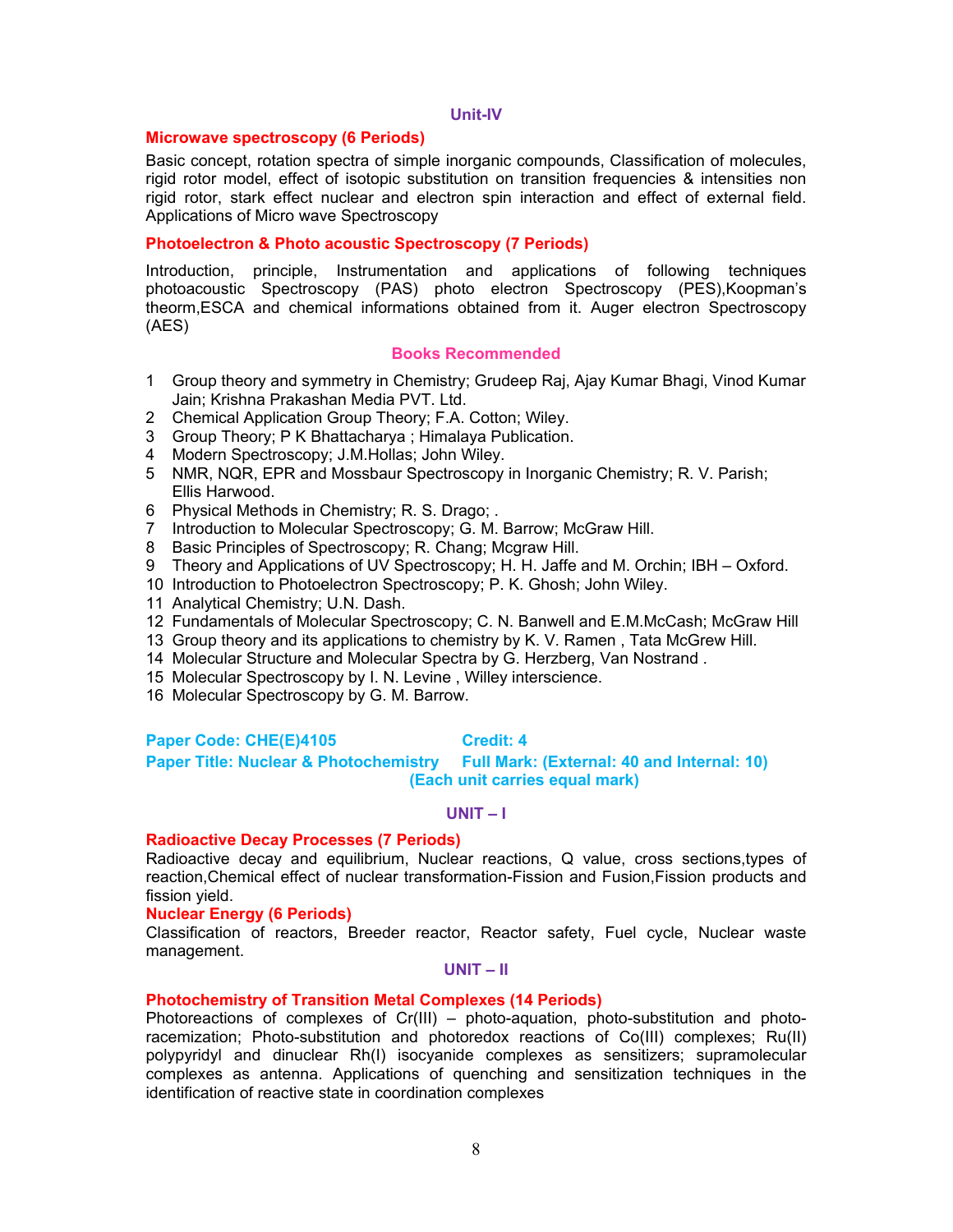#### **UNIT – III**

#### **Photochemical Reactions (6 Periods)**

Interaction of electromagnetic radiation with matter, types of excitations, quantum yield, transfer of excitation energy,actinometry

#### **Determination of Reaction Mechanism (8 Periods)**

Classification, rate constants and life times of reactive energy states determination of rate constants of reactions. Effect of light intensity on the rate of photochemical reactions. Types of photochemical reactions, photo-dissociation, gas-phase photolysis

#### **UNIT – IV**

#### **Photochemistry of Alkenes (4 Periods)**

Intramolecular reactions of the olefinic bond- geometrical isomerism, cyclisation reactions, rearrangement of 1, 4- and 1, 5-dienes.

#### **Photochemistry of Carbonyl Compounds (6Periods)**

Intramolecular reactions of carbonyl compounds – saturated, cyclic and acylic  $β, γ$ unsaturated and  $\alpha,\beta$ -unsaturated compounds, cyclohexadienones. Intermolecular cycloaddition reactions – dimerisations and oxetane formation.

#### **Photochemistry of Aromatic Compounds (2 Periods)**

Isomerisations, additions and substitutions.

#### **Books Recommended**

- 1 Introductory Photochemistry; A. Cox and T. Camp, McGraw-Hill.
- 2 Fundamentals of Photochemistry; K. K. Rohtagi-Mukherji; Wiley Eastern.
- 3 Photochemistry; R. P. Kundall and A. Gilbert, Thomson Nelson.
- 4 Organic Photochemistry; J. Coxon and B. Halton, Cambridge University Press
- 5 B. G. Harvey, Introduction to Nuclear Physics and Chemistry, (1969) Prentice Hall, Inc.
- 6 H.J. Arnikar, Essentials of Nuclear Chemistry, 4 th Edition (1995), Wiely-Eastern Ltd.,
- $7$   $\,$  G. Fridlander, J.W. Kennedy, E.S. Macias and J.M. Miller, Nuclear & Radiochemistry,  $3^{^{\sf{rd}}}$ Edition (1981) John-Wiley & Sons, New York. .
- 8  $\,$  C.H. Depuy and O.L. Chapman, Molecular Reactions and Photochemistry,  $2^{nd}$  Edition (1988), Prentice-Hall of India (P) Ltd., New Delhi.
- 9 W.M. Horspool, Aspects of Organic Photochemistry, Academic Press, New York.
- 10 F.A. Carey and R.J. Sundberg, Photochemistry in Advanced Organic Chemistry, Chapter
	- 13, Part A,  $3^{rd}$  Edition (1990), Plenum Press, New York.
- 11 N. J. Turro, Modern Molecular Photochemistry, (1991) University Science Books, Sausalito.
- 12 D. M. Roundhill, Photochemistry and Photophysics of Metal Complexes, (1994) Plenum Press, New York and London.
- 13 G. J. Ferraudi, Elements of Inorganic Photochemistry, (1988) John Wiley & Sons.
- 14 V. Balzani and V. Carassiti, Photochemistry of Coordination Compounds, (1970) Academic Press, London.
- 15 O. Horvath and K.L. Stevenson, Charge Transfer Photochemistry of Coordination Complexes, (1993) VCH Publishers Inc.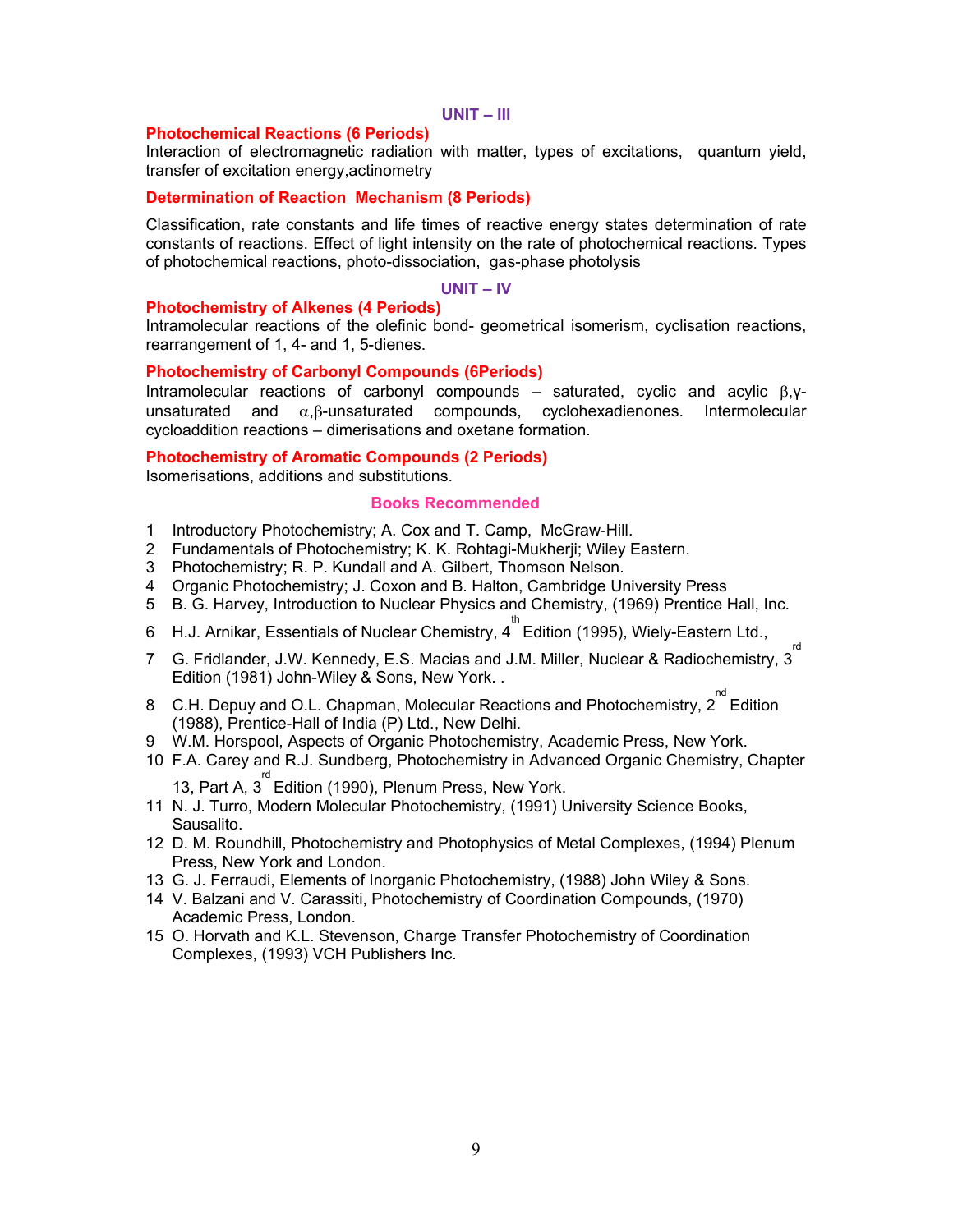#### **Paper Code: CHE(P)4106 Credit: 4 Credit: 4 Credit: 4 Paper Title: Laboratory Course – I Full Mark: 100**  Full Mark: 100

#### **Qualitative Analysis 45 Marks**

Identification of the basic and acid radicals in a mixture of inorganic substances containing not less than six radicals with less common metal ions: Mo, W, Ti, V and U in cationic / anionic forms and Insoluble: oxides, sulphates and halides

#### **Synthesis 25 Marks**

- 1. Dibenzal acetone from benzaldehyde (Aldol condensation)
- 2. Methyl orange.
- 3. Adipic acid by nitric acid oxidation of cyclohexanol (oxidation).
- 4. p-Bromo aniline (aromatic electrophilic substitutions) .
- 5. Sodium tetrathionate  $Na<sub>2</sub>S<sub>4</sub>O<sub>6</sub>$ .
- 6.  $[Ni(NH_3)_6]Cl_2$
- 7. Ni  $(dmg)_2$
- 8.  $K_3[Fe(C_2O_4)_3]$

**Viva 20 Marks** 

.

# **Record 10 Marks**

### **Books Recommended**

- 1. Experiments and Techniques in Organic Chemistry; D. Pasto, C. Johnson & M. Miller; Prentice-Hall.
- 2. Systematic Qualitative Organic Analysis; H. Middleton, Adward Arnold.
- 3. Hand book of Organic Analysis-Qualitative & Quantitative; H. Clarke, Adward Arnold.
- 4. Vogel's Text Book of Practical Organic Chemistry; A.R. Tatchell; John Wiley.
- 5. Macroscale and Microscale Organic Experiments; K. I. Williamson, D. C. Heath.
- 6. A Text Book of Practical Organic Chemistry (Qualitative); I. Vogel.
- 7. Inorganic Experiments; J. Derck Woollins; VCH.
- 8. Qualitative Inorganic Analysis; I. Vogel
- 9. Microscale Inorganic Chemistry; Z. Szafran, R. M. Pike and M.M. Singh; Wiley.
- 10. Practical Inorganic Chemistry; G. Marr and B. W . Rocket; Van Nostrand.
- 11. J.A.C.S. 1953 (75). 5670.
- 12. J.Chem. Edue., 1982. (59).57.
- 13. Inorg. Synth. 1972. (13).184.
- 14. Inorg Synth. 1953.(4).119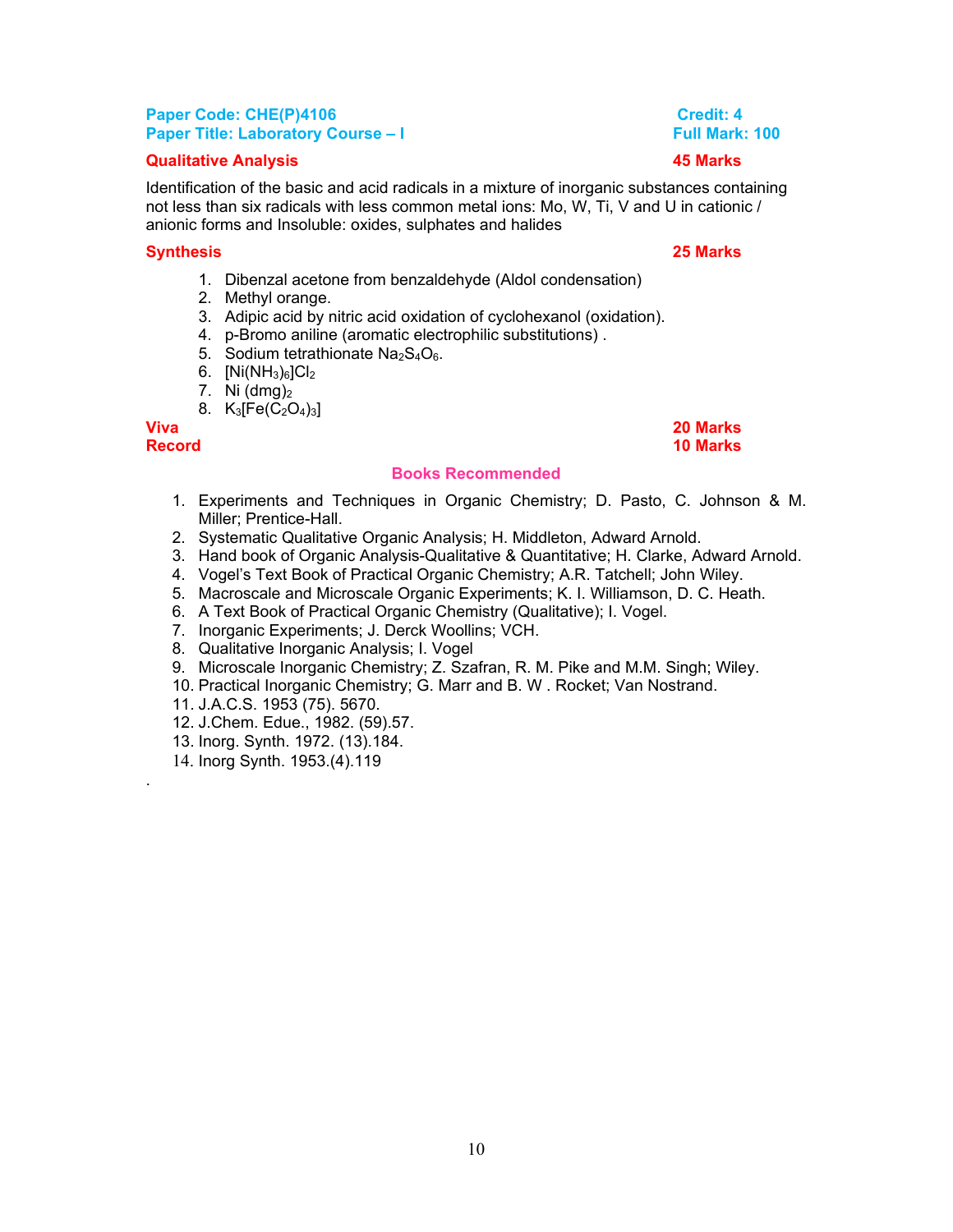# **First Year**

## **2nd Semester**

### **Course Outline and Credit Structure**

| <b>Paper Code</b>  | <b>Paper Title</b>                      | <b>Credits</b> | <b>Marks</b> |
|--------------------|-----------------------------------------|----------------|--------------|
| <b>CHE(C) 4207</b> | <b>Physical Chemistry - II</b>          |                | 50           |
| <b>CHE(C) 4208</b> | <b>Inorganic Chemistry - II</b>         |                | 50           |
| <b>CHE(C) 4209</b> | <b>Organic Chemistry - II</b>           |                | 50           |
| <b>CHE(C) 4210</b> | Spectroscopy - II                       |                | 50           |
| <b>CHE(E) 4211</b> | <b>Organotransition Metal Chemistry</b> |                | 50           |
| <b>CHE(P) 4212</b> | <b>Laboratory Course - II</b>           |                | 100          |
| <b>Total</b>       |                                         | 24             | 350          |

### **Paper Code: CHE(C)4207 Credit : 4**

**Paper Title: Physical Chemistry – II Full Mark: (External: 40 and Internal: 10) (Each unit carries equal mark)**

#### **UNIT – I**

#### **Chemical Kinetics (8 Periods)**

Methods of determining rate laws for second order reaction of the type:  $2A \rightarrow P$ , A+B  $\rightarrow P$ and third order reactions of type:  $3A \rightarrow P$ ,  $2A+B \rightarrow P$  and  $A+B+C \rightarrow P$ ). Determination of order of reactions, Arrhenius equation and determination of activation energy.

#### **Theories of reaction rates (8 Periods)**

Collision theory of bimolecular reactions, Failures of collision theory, Steric factor, Collision theory of unimolecular reactions- Lindemann's theory and its criticism, Rice – Ramsperger – Kassel – Marcus (RRKM) theories of unimolecular reactions. Activated complex theorypostulates and thermodynamic treatment. Comparison of Activated complex theory and Collision Theory.

#### **UNIT – II**

#### **Homogeneous catalysis (6 Periods)**

Kinetics of Homogeneous catalysis , Acid and Base catalysis, Generalisation of rate constant, Enzyme catalysis,Factors affecting enzyme catalysis, Kinetics of enzyme catalysis, Michaelis-Menten equation.

#### **Kinetics of Photochemical Reaction (6 Periods)**

Reaction kinetics of photochemical hydrogen-bromine reaction, hydrogen-chlorine reaction, Pyrolysis of acetaldehyde and decomposition of ethane. Oscillatory reactions (Belousov – Zhabotinsky reactions)

#### **UNIT – III**

#### **Ionic Reactions (4 Periods)**

Reaction between ions, influence of solvent, double sphere model, Kinetic salt effects-Primary and Secondary salt effects.

#### **Kinetics of Fast Reactions (8 Periods)**

General features of fast reactions. Study of fast reactions by flow method, relaxation method, flash photolysis and the nuclear magnetic resonance method. Dynamics of molecular motion and experimental technique of studying molecular motion dynamics.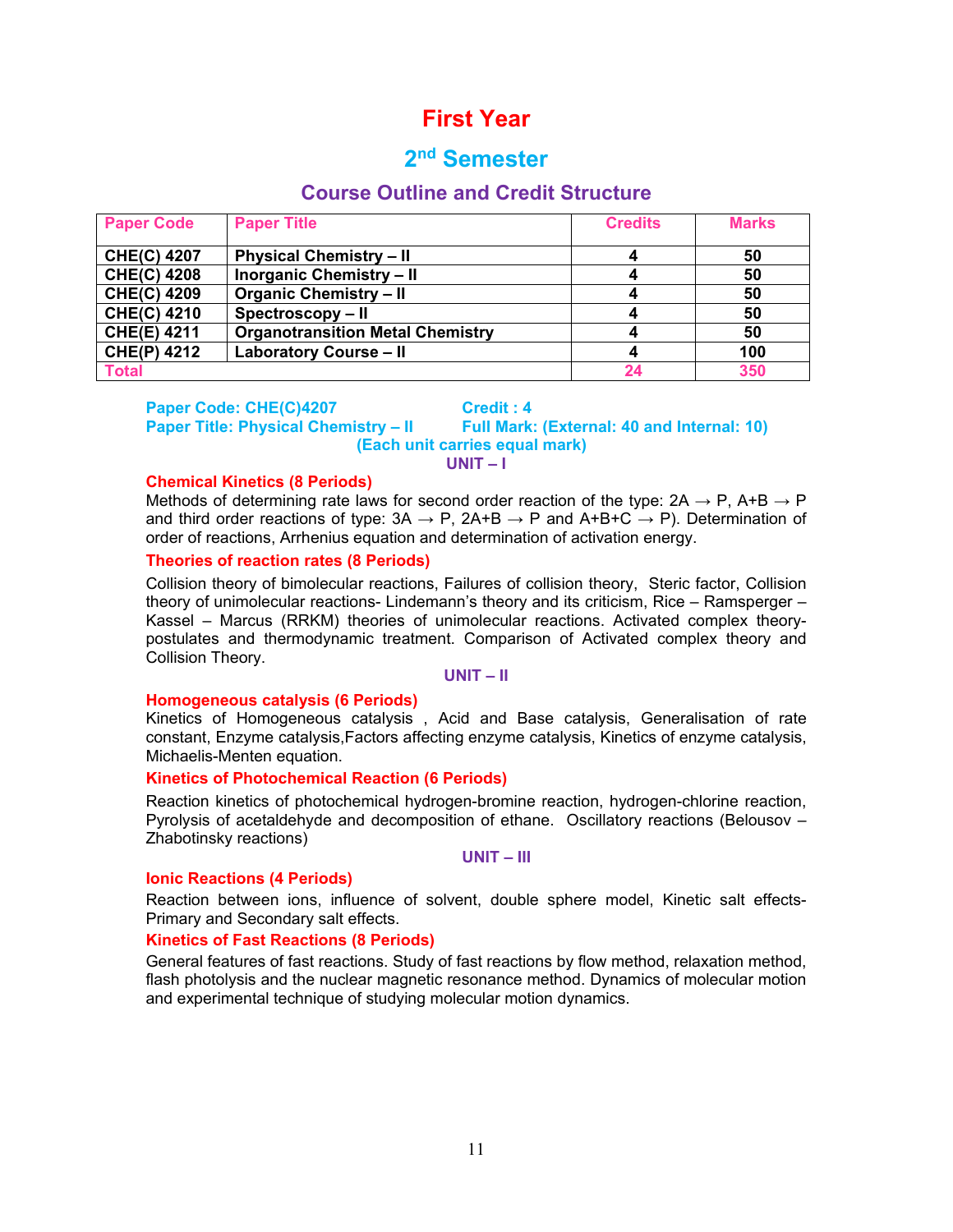#### **UNIT – IV**

#### **Electrochemistry (12 Periods)**

Debye – Huckel – Onsager treatment and its extension, ion solvent interactions. Debye– Huckel- Bjerrum mode. Thermodynamics of electrified interface equations. electrocapillarity,Lippmann equation (surface excess), Structure of electrified interfaces. Guoy – Chapman, Stern, Graham, Bockris, models. Over potentials, exchange current density, derivation of Butler – Volmer equation, Tafel plot. Hydrogen electrode. .Activity, activity coefficient, Debye-Huckel theory for activity coefficient of electrolytic solutions; determination of activity and activity coefficients; ionic strength.

#### **Books Recommended**

- 1 Physical Chemistry; P.W. Atkins; ELBS.
- 2 Chemical Kinetics; K. J. Laidler; Mc Graw Hill.
- 3 Modern Electrochemistry Vol. and Vol. II; J. O. M. Bockris and A .K. N. Reddy; Plenum.
- 4 Physical Chemistry; Barrow.
- 5 Physical Chemistry; Snehi Hemant.
- 6 Advanced physical Chemistry; Gurtoo & Gurtoo.
- 7 Electrochemistry ;Glasstone

#### **Paper Code: CHE(C)4208 Credit: 4 Paper Title: Inorganic Chemistry – II Full Mark: (External: 40 and Internal: 10) (Each unit carries equal mark)**

#### **UNIT – I**

#### **Metal π – Complexes (12 Periods)**

Metal carbonyls, structure and bonding, vibrational spectra of metal carbonyls for bonding and structural elucidation, important reactions of metal carbonyls; preparation, bonding structure and important reactions of transition metal nitrosyl, dinitrogen and dioxygen complexes, tertiary phosphine as ligand.

#### **UNIT – II**

### **Electronic spectra and magnetic Properties of Transition Metal Complexes - I (12 Periods)**

Spectroscopic ground states, correlation, Orgel and Tanabe – Sugano diagrams for transition metal complexes (d<sup>1</sup> – d<sup>9</sup> states), calculations of Dq, B and β-parameters, charge transfer spectra.

#### **UNIT – III**

#### **Electronic spectra and magnetic Properties of Transition Metal Complexes - II (12 Periods)**

Spectroscopic method of assignment of absolute configuration in optically active metal chelates and their stereochemical information, anomalous magnetic moments, magnetic exchange coupling and spin crossover.

#### **UNIT – IV**

#### **Metal Clusters (10 Periods)**

Higher boranes, carboranes, metalloboranes and metallocarboranes. Metal carbonyl and halide clusters, compound with metal – metal multiple bonds.

#### **Books Recommended**

- 1 Progress in Inorganic Chemistry; Vol. 18 and 38 ed.; J. J. Lippard; Wiley.
- 2 Advanced Inorganic Chemistry; F. A. Cotton and Wilkinson; John Wiley.
- 3 Inorganic Chemistry; J. E. Huheey, Harpes & Row
- 4 Introduction to Ligand Fields Theory; B. N. Figgis
- 5 Theoretical Inorganic Chemistry; M. C. Day and J. Selbin
- 6 Inorganic Chemistry; Shriver and Atkins; Oxford
- 7 Electronic spectra of transition metal complexes; R.K.Ray; NCBA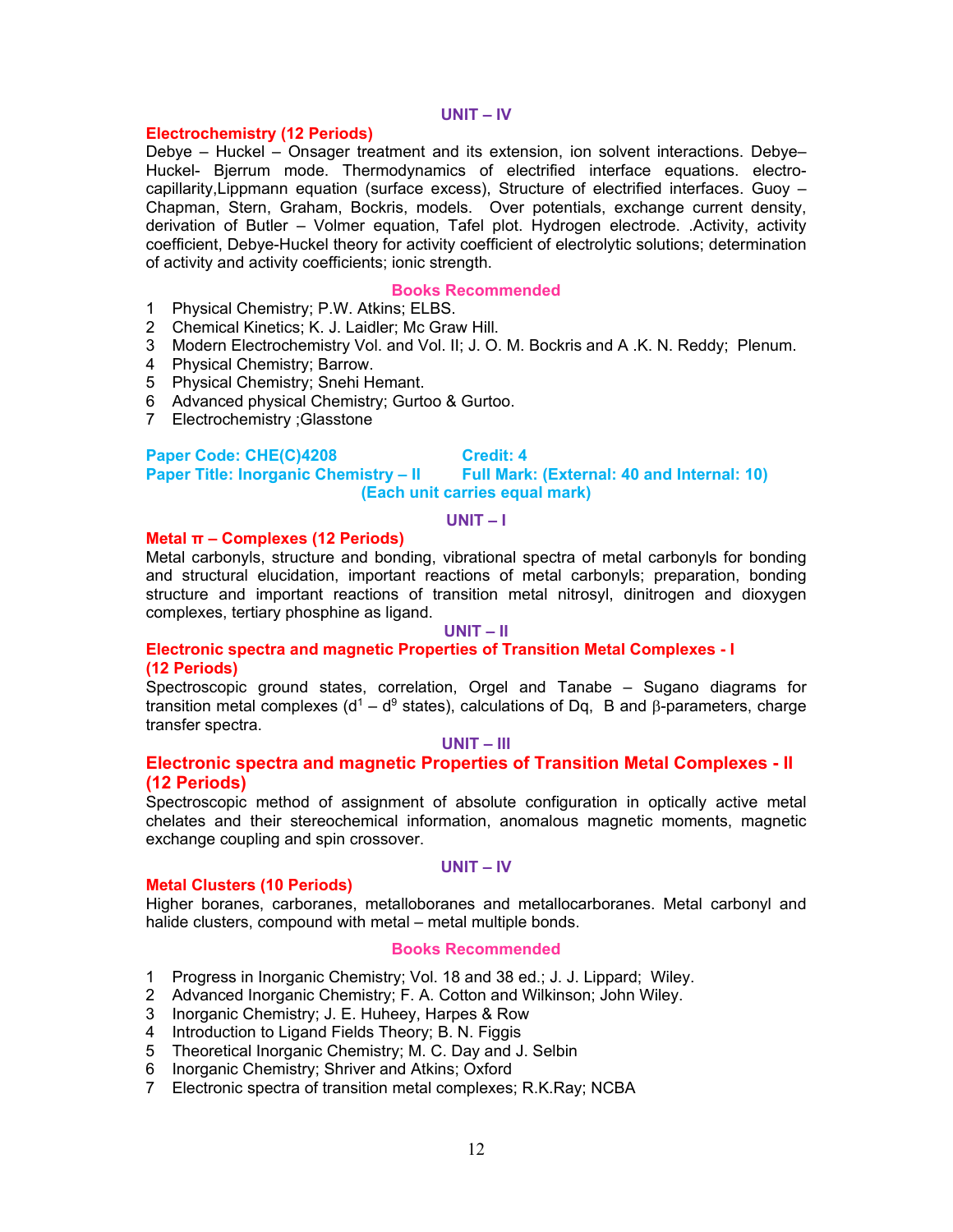#### Paper Code: CHE(C)4209 **Credit: 4 Paper Title: Organic Chemistry – II Full Mark: (External: 40 and Internal: 10) (Each unit carries equal mark)**

#### **UNIT – I**

#### **Aliphatic Electrophilic Substitution (5 Periods)**

Bimolecular mechanism-  $S_F2$  and  $S_F1$ . The  $S_Fi$  mechanism, electrophilic substitution accompanied by double bond shifts. Effect of substrates, leaving group and solvent polarity on the reactivity.

#### **Aromatic Electrophilic Substitution (7 Periods)**

The arenium ion mechanism, orientation and reactivity, energy profile diagrams. The ortho/para ratio, ipso attack, orientation in other ring systems, quantitative treatment of reactivity in substrates and electrophiles, Diazonium coupling, Vilsmeir reaction, Gattermann–Koch reaction.

#### **UNIT – II**

#### **Addition to Carbon –Carbon Multiple bonds (6 Periods)**

Mechanistic and stereochemical aspects of addition reactions involving electrophiles, nucleophiles and free radicals, region- and chemoselectivity, orientation and reactivity. Addition to cyclopropane ring.Hydrogenation of double and triple bonds, hydrogenation of aromatic rings. Hydroboration. Michael reaction, Sharpless asymmetric epoxidation.

#### **Addition to Carbon-Hetero Multiple Bonds (9 Periods)**

Mechanism of metal hydride reduction of saturated and unsaturated carbonyl compounds, acids, esters and nitriles. Addition of Grignard reagents, organozinc and organolithium reagent to carbonyl and unsaturated carbonyl compounds. Wittig reaction. Mechanism of condensation reactions involving enolates – Aldol, Knoevenagel, Claisen, Mannich, Benzoin, Perkin and Stobbe reactions. Hydrolysis of esters and amides, ammonolysis of esters.

#### **UNIT – III**

#### **Pericyclic Reactions (13 Periods)**

Molecular orbital symmetry, Frontier orbitals of ethylene, 1,3 – butadiene, 1,3,5 – hexatriene and allyl system. Classification of pericyclic reactions. Woodward – Hoffmann corelation diagrams. FMO and PMO approach. Electrocyclic reactions – conrotatory and disrotatory motions, 4n, 4n+2 and allyl systems. Cycloadditions – antarafacial and suprafacial additions, 4n, 4n+2 systems, 2+2 addition of ketenes, 1,3 dipolar cycloadditions and cheleotropic reactions. Sigmatropic rearrangements – suprafacial and antarafacial shifts of H,sigmatropic shifts involving carbon moieties, 3,3– and 5,5- sigmatropic rearrangements. Claisen, Cope and aza – Cope rearrangements. fluxional tautomerism, ene reaction.

#### **UNIT – IV**

#### **Free Radical Reactions (8 Periods)**

Types of free radical reactions, free radical substitution mechanism, mechanism at an aromatic substrate, neighbouring group assistance, reactivity for aliphatic and aromatic substrates at a bridgehead, reactivity in the attacking radicals. The effect of solvents on reactivity. Allylic halogenation (NBS), oxidation of aldehydes to carboxylic acids, auto– oxidation, coupling of alkynes and arylation of aromatic compounds by diazonium salts, Sandmeyer reaction. Free radical rearrangement. Hunsdiecker reaction.

#### **Elimination Reactions (5 Periods)**

The E2, E1 and E1cB mechanism and their spectrum; Orientation of the double bond; Reactivity: effects of substrate structures, attacking base, the leaving group and the medium. Mechanism and orientation in pyrolytic elimination .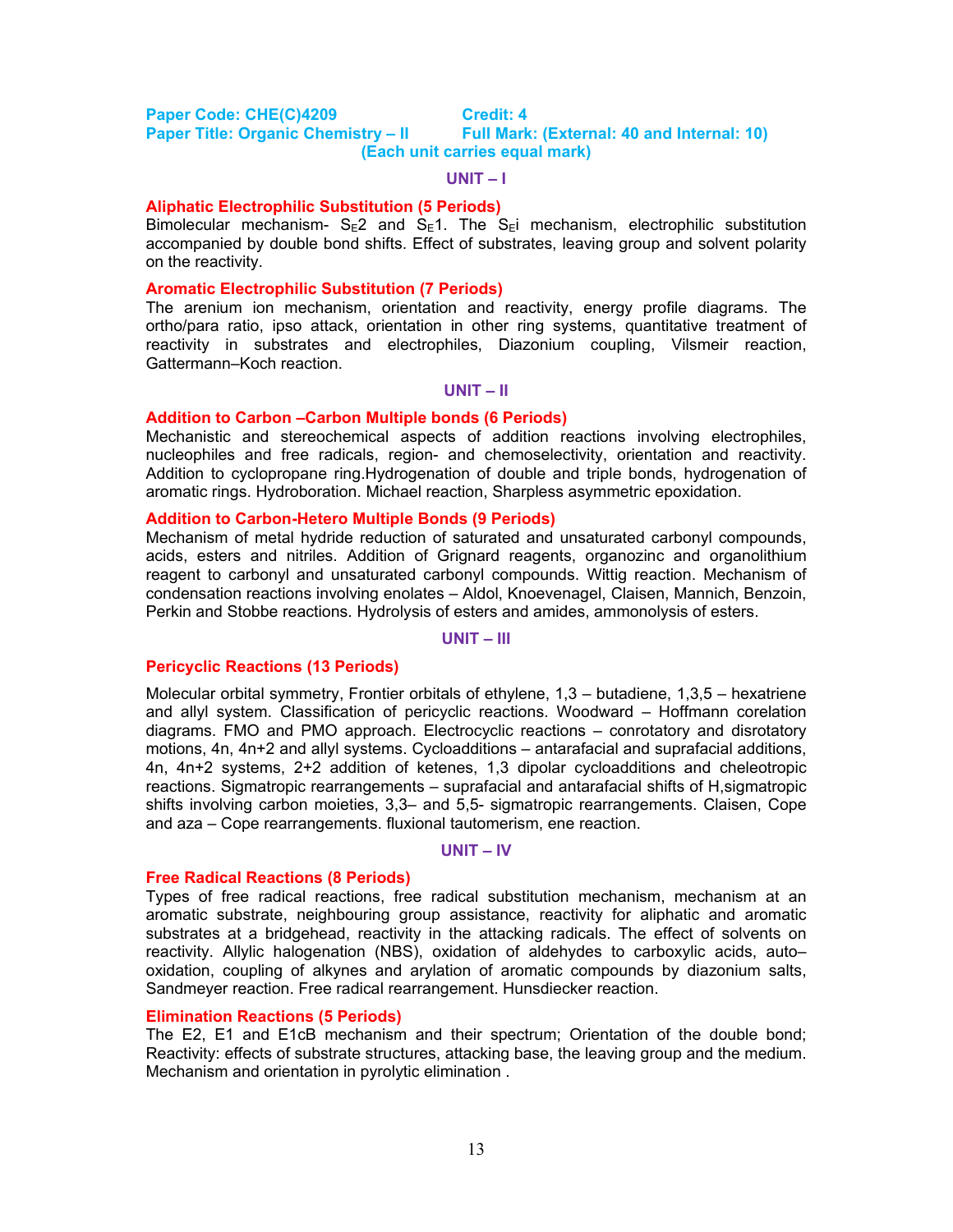- 1 Advanced Organic Chemistry Reactions, Mechanism and Structure; Jerry March; John Wiley.
- 2 Advanced Organic Chemistry; F. A. Carey and R. J. Sunberg; Plenum.
- 3 A Guide Book to Mechanism In Organic Chemistry; Peter Sykes Pearson.
- 4 Structure and Mechanism In Organic Chemistry; C. K. Ingold, CBS Publication.
- 5 Organic Chemistry; R. T. Morrison And R. N. Boyd; Pearson
- 6 Principle of Organic Synthesis; R. O. C. Norman and J. M. Coxon ;CRC Press
- 7 Pericyclic Reactions; S. M. Mukherji; Macmillan, India.
- 8 Reaction Mechanism in Organic Chemistry; S. M. Mukherji and S. P. Singh; Macmillan.

#### **Paper Code: CHE(C)4210 Credit : 4**

Paper Title: Spectroscopy – II Full Mark: (External: 40 and Internal: 10)

#### **(Each unit carries equal mark)**

#### **UNIT-I**

#### **Nuclear Magnetic Resonance Spectroscopy (10 Periods)**

Principle Instrumentation of NMR, the chemical shift, mechanism of electron shielding and factors contributing to the magnitude of chemical shift. Local & remote effect, spinspin splitting, applications of spin coupling to structural determination, double Resonance techniques.

#### **Nuclear Quadrupole Resonance Spectroscopy (4 Periods)**

Quadrupole nuclei, quadrupole moments, electric field gradient, coupling constant, splittings. **Applications** 

## **UNIT-II**

### **Electron Spin Resonance Spectroscopy (9 Periods)**

Basic principle, Hyperfine splittings (isotropic systems); the g-value and the factors affecting thereof; interactions affecting electron energies in paramagnetic complexes (Zero-field splitting and Kramer's degeneracy); Anisotropic effects (the g-value and the hyperfine couplings); The EPR of triplet states; Structural applications to transition metal complexes.

#### **Optical Rotatory Dispersion and Circular Dichroism (3 Periods)**

Definition, deduction of absolute configuration, octant rule for ketones

#### **UNIT-III**

#### **X-ray Diffraction (12 Periods)**

Bragg Condition, Miller Indices, Laue method, Bragg Method, Debye-Scherrer method of X- ray structural analysis of crystals, index reflections, identification of unit cells from systematic absences in diffraction pattern. Structure of simple lattices and X-ray intensities,structure factor and its relation to intensity and electron density, phase problem. Description of the procedure for an X-ray structure analysis, absolute configuration of molecules,

#### **UNIT –IV**

#### **Electron Diffraction (3 Periods)**

Scattering intensity vs scattering angle, Wierl equation, measurement techniques

#### **Neutron Diffraction (3 Periods)**

Scattering of neutrons by solids and liquids, magnetic scattering, measurement techniques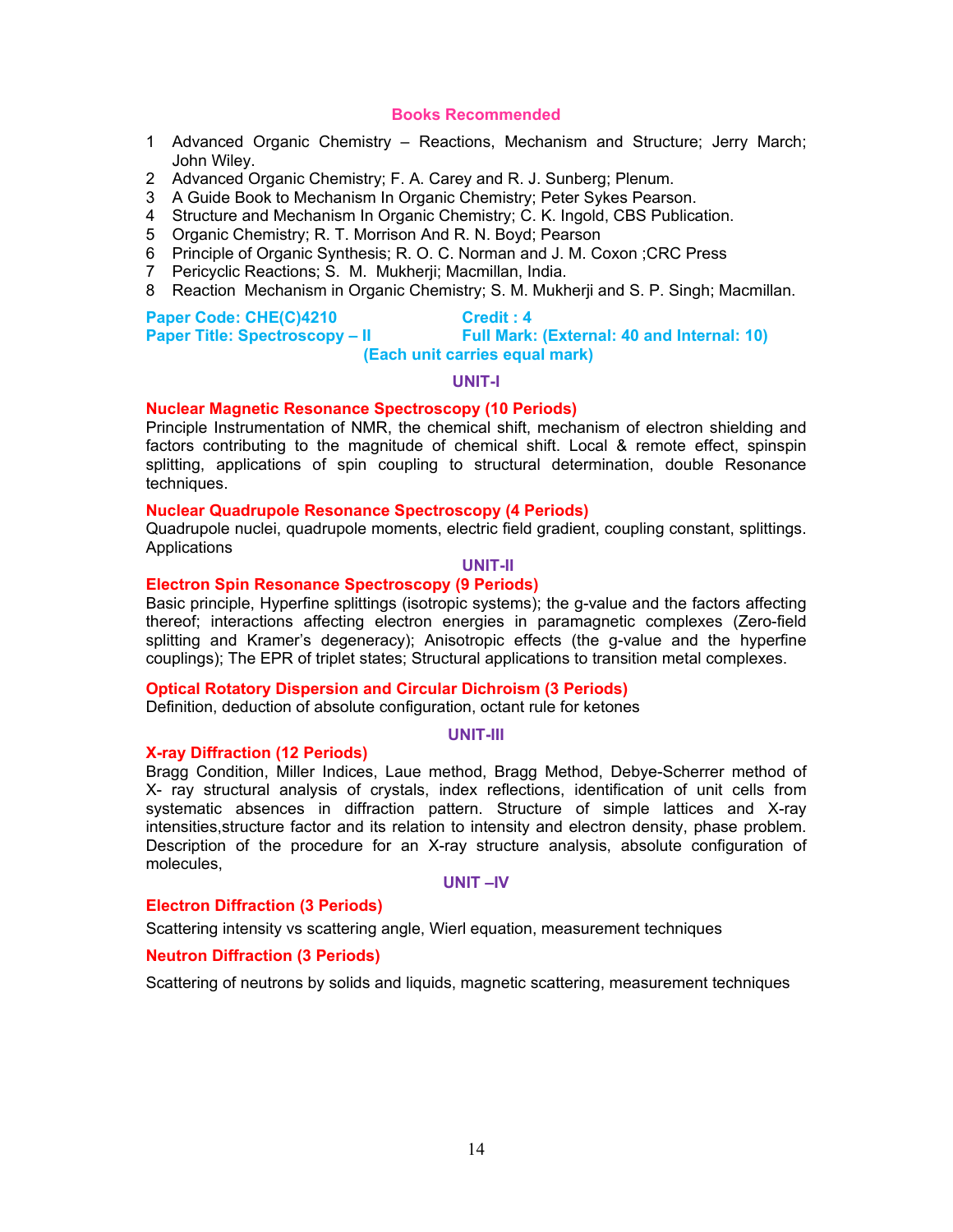- 1 E. A. V. Ebsworth, D. W. H. Rankin and S. Cradock, Structural Methods in Inorganic Chemistry, 1<sup>st</sup> Edn.(1987), Blackwell Scientific Publications, Oxford, London.
- 2 R. S. Drago, Physical Methods for Chemists, (1992), Saunders College Publishing, Philadelphia.
- 3 K. Nakamoto, Infrared and Raman Spectra of Inorganic and Coordination Compounds,  $4^{^{\mathrm{th}}}$ Edn. (1986), John Wiley & Sons, New York.
	-
- 4 G. Aruldhas, Molecular Structure and spectroscopy, (2001) Prentice Hall of India Pvt. Ltd., New Delhi.
- 5 Elements of x-ray diffraction, B.DCullity, Addison Wisley, 1967.
- 6 Diffraction Method, Wormald, Oxford University, Press, 1973
- 7 Neutron Scattering in Chemistry, Baun, G.E. Butleworth, London, 1971.
- 8 Spectroscopy in Inorganic Compounds CNR Rao & Ferraro G.R., Academic Press,1970.
- 9 Carl Djerassi ; Optical rotatory dispersion.
- 10 P. Crabbe : Optical rotatory dispersion and C.D

Paper Code: CHE(E)4211 **Credit: 4** Credit: 4<br>Paper Title: Organotransition Metal Chemistry Full Mark: (External: 40 and Internal: 10) **Paper Title: Organotransition Metal Chemistry (Each unit carries equal mark)**

#### **UNIT – I**

#### **Alkyls and aryls of transition metals (4 Periods)**

Types, routes of synthesis, stability and decomposition pathways, agostic interactions ,

#### **Compounds of transition metal – carbon multiple bonds (8 Periods)**

Alkylidenes, alkylidynes, low valent carbines – synthesis, nature of bond, structural characteristics, nucleophilic and electrophilic reactions on the ligands, role in organic synthesis.

#### **UNIT – II**

#### **Transition metal π - complexes (12 Periods)**

Transition metal π - complexes with unsaturated organic molecules, alkenes, alkynes and allyl complexes, preparations, properties, nature of bonding and structural features, important reactions relating to nucleophilic and electrophilic attack on ligands

#### **UNIT – III**

#### **Compounds of transition metal – hydrogen bonds (4 Periods)**

Transition metal compounds with bonds to hydrogen

#### **Fluxional organometallic compounds (8 Periods)**

Fluxionality and dynamic equilibria in compounds such as  $\eta^2$  – olefin,  $\eta^3$  – allyl and dienyl complexes

#### **UNIT – IV**

#### **Homogeneous catalysis (12 Periods)**

Stoichiometric reactions for catalysts, homogeneous hydrogenation of unsaturated compounds, Zeigler – Natta polymerization of Ethylene and propylene, catalytic reactions involving carbon monoxide such as hydrocarbonulation of olefins (oxo reaction), reductive carbonylation of alcohols and other compounds ,Oxidation reactions like oxidative carbonylations,Palladium catalysed oxidation of Ethylene, Reduction of carbonmonoxide by hydrogen Fischer – Tropsch synthesis.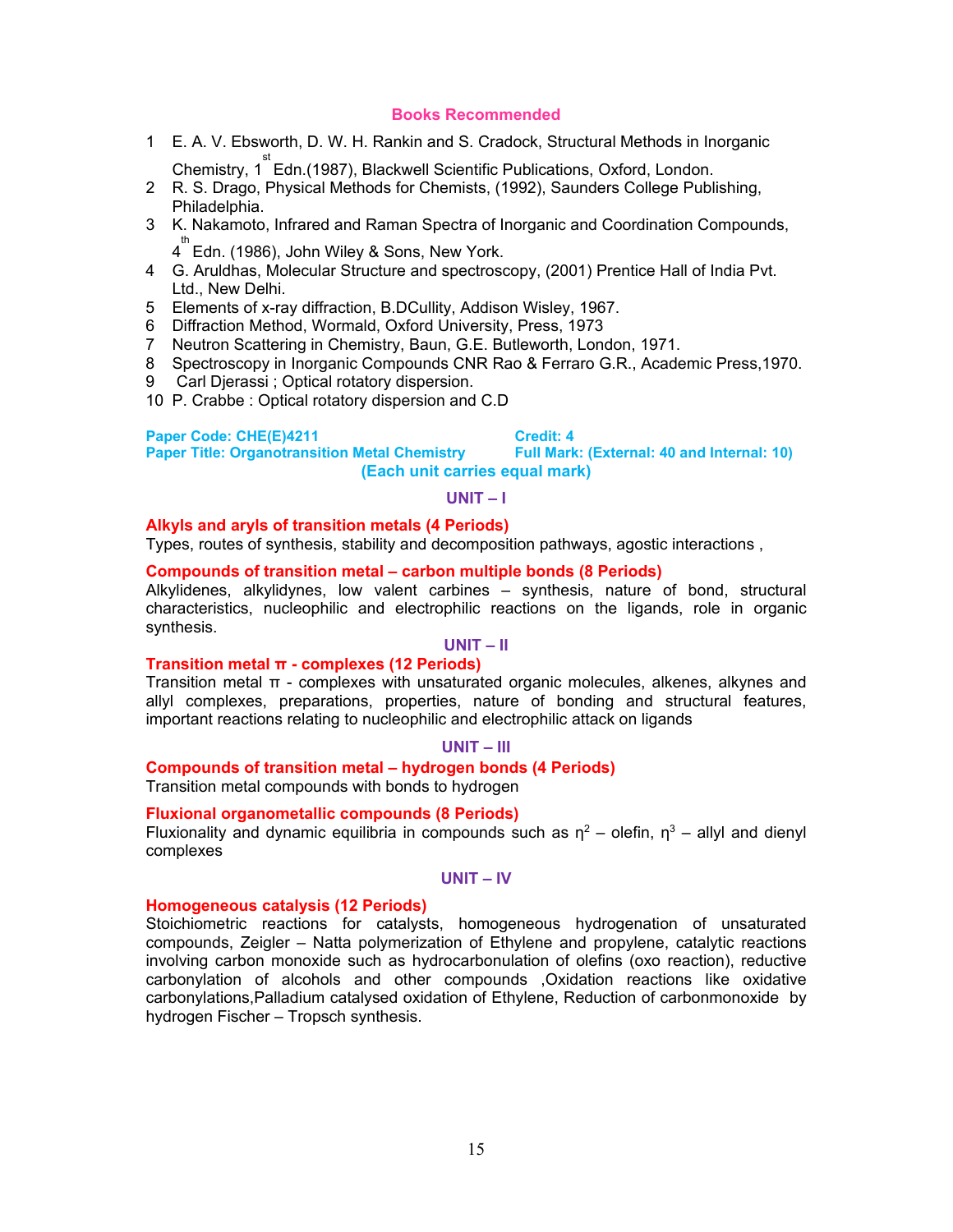- 1. Metallo- Organic Chemistry; A.J Pearson; Wiley
- 2. Organometallic chemistry; R.C Mehrotra, A. Singh; New Age Int
- 3. F. A. Cotton and G. Wilkinson, Advanced Inorganic Chemistry, 6<sup>th</sup> Edn., (1999), John-Wiley & Sons, New York.
- 4. James E. Huheey, Inorganic Chemistry, 4<sup>th</sup> Edn., (1993), Addison Wesley Pub. Co., New York
- 5. R.H. Crabtree, The Organometallic Chemistry of the Transition Metals,  $1^{st}$  Edn.(1988), John-Wiley & Sons, New York.
- 6. J. P. Collman, L. S. Hegedus, J. R. Norton and Richard G. Finke, Principles and Applications of Organotransition Metal Chemistry, 1<sup>st</sup> Edn.(1987), University Science Books, Mill Valley, California.

#### **Paper Code: CHE(P)4212 Credit: 4 Paper Title: Laboratory Course – II Full Mark: 100 Course – II Full Mark: 100**

#### **Physical Experiments 45 Marks**

- 1. Saponification of ethyl acetate with sodium hydroxide by chemical method.
- 2. Comparison of strength of acid by ester hydrolysis method.
- 3. Determination of energy of activation of acid catalyzed hydrolysis of methyl acetate.
- 4. Adsorption of oxalic acid on animal charcoal and verification of Freundlich isotherm.
- 5. Determination of critical solution temperature of phenol-water system
- 6. Determination of strength of strong and weak acid in a given mixture conductometrically.
- 7. Estimation of ferrous ion in ferrous ammonium sulphate potentiometrically
- 8. Determination of the strength of strong and weak acids in a given mixture using a potentiometer.
- 9. Determination of partial molar volume of solute (KCl) and solvents in a binary mixture.
- 10. Determination of the temperature dependence of the solubility of benzoic acid in water

#### **Extraction of Organic compounds from natural sources 25 Marks**

- 1. Isolation of caffeine from tea leaves.
- 2. Isolation of casein from milk.
- 3. Isolation of lactose from milk.

#### **Record 10 Marks Record**

#### **Books Recommended**

- 1. Experiments In Physical Chemistry: R. C. Das And B. Behera; Tata Mc Graw Hall .
- 2. Findlay Practical Chemistry (Revised Ed.); B. P. Levitt; Longman.
- 3. Advanced Practical Physical Chemistry; J. B. Yadav; Goel Publishing House, Meerut.
- 4. Vogel's Text Book of Quantitative Chemical Analysis; J.Mendham, R. C Denney, J. D. Barnes, M. J. K. Thomas; Pearson Education Publishers, 6<sup>th</sup> Edition.

# 16

**Viva 20 Marks**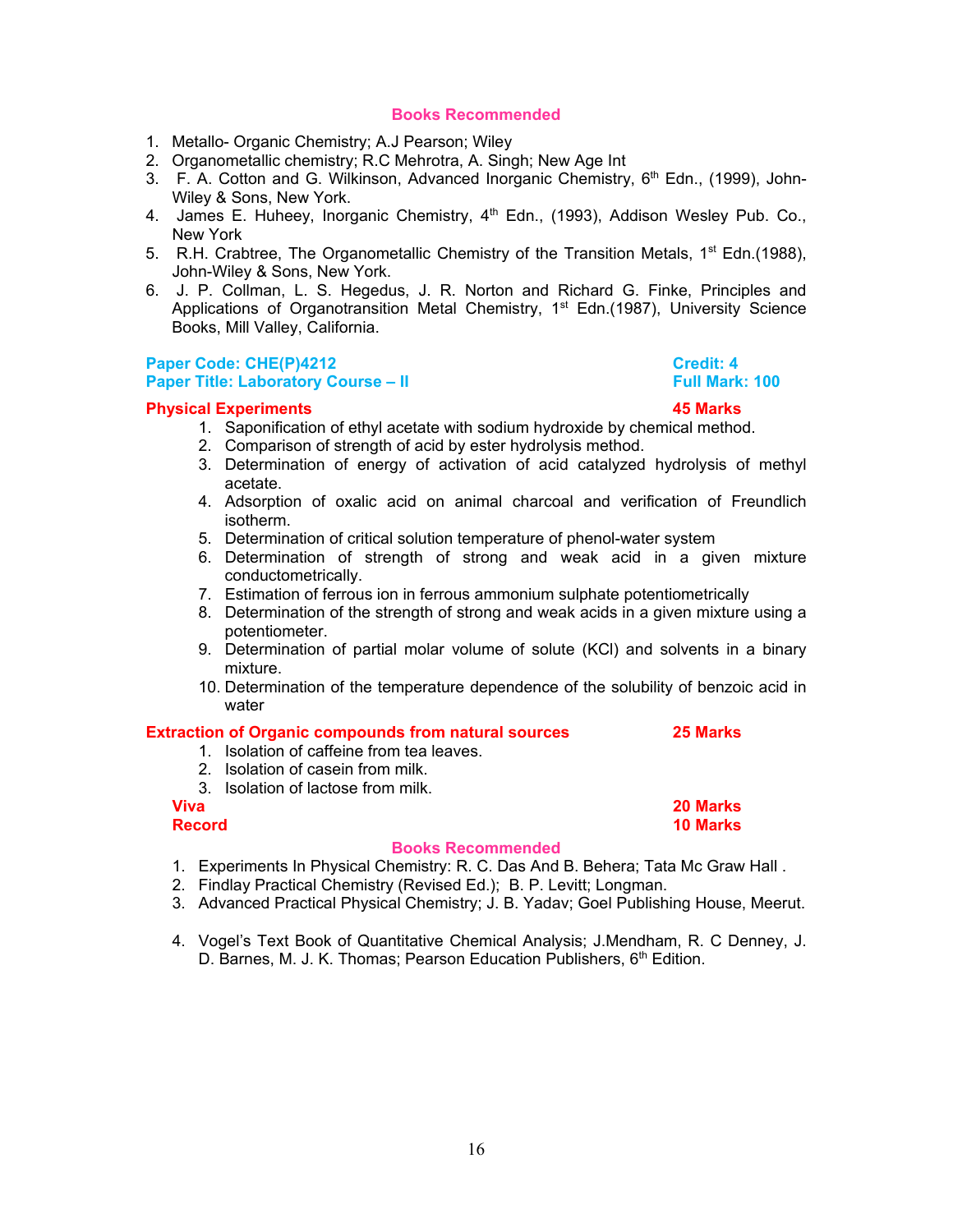# **Second Year**

# **3rd Semester**

### **Course Outline and Credit Structure**

| <b>Paper Code</b>  | <b>Paper Title</b>                                | <b>Credits</b> | <b>Marks</b> |
|--------------------|---------------------------------------------------|----------------|--------------|
| <b>CHE(C) 5313</b> | <b>Matter and Physical Transformation</b>         | 4              | 50           |
| <b>CHE(C) 5314</b> | <b>Quantum Chemistry and Chemistry of Special</b> | 4              | 50           |
|                    | <b>Elements</b>                                   |                |              |
| <b>CHE(C) 5315</b> | <b>Organic Synthesis</b>                          |                | 50           |
| <b>CHE(C) 5316</b> | Application of Spectroscopy-I                     | 4              | 50           |
| <b>CHE(E) 5317</b> | <b>Heterocyclic Chemistry</b>                     | 4              | 50           |
| <b>CHE(P) 5318</b> | <b>Laboratory course-III</b>                      | 4              | 100          |
| <b>Total</b>       |                                                   | 24             | 350          |

**Paper Title: Matter and Physical Transformation** 

Paper Code: CHE(C)5313 **Credit: 4** Credit: 4<br>Paper Title: Matter and Physical Transformation Full Mark: (External: 40 and Internal: 10) **(Each unit carries equal mark)** 

#### **UNIT – I**

#### **Properties of Real Gases (16 Periods)**

Equation of state for real gases and their range of applicability, van der Waals equation of state, Redlich – Kwong equation of state, Beattie – Bridgeman equation of state, Virial equation of state, the compression factor, law of corresponding state, fugacity and equilibrium constant for real gases.

#### **UNIT – II**

#### **Properties of Liquids (16 Periods)**

Liquid as dense gases, liquids as disordered solids, internal pressure and its thermodynamic derivation; Introduction to liquid – vapour interface: surface tension, contact angle and wetting, spreading of one liquid on another, Antoff's rule, surface films and surface pressure, thermodynamics of surface layer.

#### **UNIT – III**

#### **Electronic Properties and Band Theory (16 Periods)**

Perfect and imperfect crystals, intrinsic and extrinsic defects – point defects, line defects and plane defects, Schottky defects and Frenkel defects. Thermodynamics of Schottky and Frenknel defect formation, colour centres, non – stoichiometric defects. Electronic structure of solids – band theory, band structure of metals, insulators and semiconductors. Intrinsic and extrinsic semiconductors, doping on semiconductors, p-n junctions, super conductors. Electrically conducting solids-organic metals, organic charge transfer complex- new superconductors Optical properties- Optical reflectance, photoconduction - photoelectric effects

#### **UNIT – IV**

#### **Physical Transformation of Pure Substances (16 Periods)**

Stability of phases, phase transitions, thermodynamic criteria of phase stability, phase boundaries, characteristic properties related to phase transitions, phase diagram of Helium, super critical fluids. Thermodynamic aspects of phase transition: temperature dependence of phase stability, the response of melting to applied pressure, the vapour pressure of a liquid subjected to pressure; The location of phase boundaries: the solid – liquid boundary, liquid – vapour boundary and solid – vapour boundary.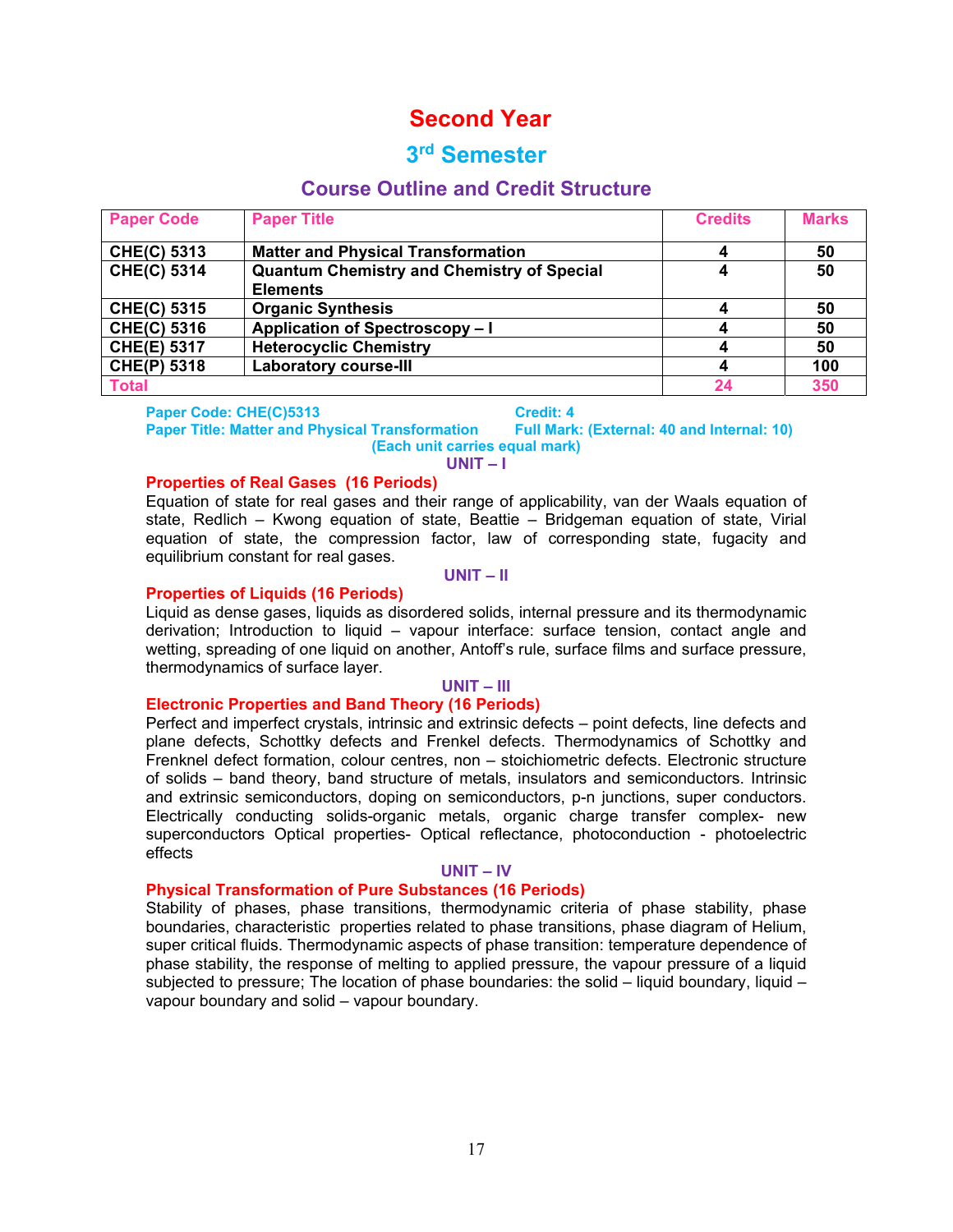- 1. Physical Chemistry by Atkins and Paula
- 2. Physical Chemistry by Engel and Reid
- 3. Physical Chemistry by Glasstone
- 1 Solid state chemistry and Its Applications; A. R. West, Plenum.
- 2 Principles of solid state; H. V. Keer, Wiley Eastern.
- 3 Solid state chemistry; N. B. Hannay.
- 4 Solid state chemistry; D. K. Chakrabarty; New Age International

#### **Paper Code: CHE(C)5314**

**Paper Title: Quantum Chemistry and Chemistry of Special Elements Credit : 4 Full Mark: (External: 40 and Internal: 10)** 

### **(Each unit carries equal mark)**

#### **UNIT – I**

#### **Introduction of Exact Quantum Mechanical Results (10 Periods)**

Brief review of failure of classical mechanics The Schrodinger equation and interpretation of the wave function. Eigen function and Eigen values postulates of quantum mechanics Discussion of solutions of the Schrodinger equation to some model systems viz. particle in a box, the harmonic oscillator. classical & quantum mechanical treatment, Hermite's differential equation, the complete Eigenfunctions and the energy Eigenvalue of the rigid rotator, the hydrogen atom. Spherical co-ordinates, the r,  $\theta$ ,  $\varnothing$  equation, solving radial equation,laguerre and associated laguerre polynomials, nature of n & L, Significance of n, l and m.

#### **Angular Momentum (6 Periods)**

Ordinary angular momentum, generalized angular momentum, eigen functions for angular momentum, eigenvalues of angular momentum, operator using ladder operators, addition of angular momenta, spin, anti symmetry and Pauli's exclusion principle.

**UNIT – II** 

#### **Approximate Methods (4 Periods)**

The variation theorem, linear variation principles. Perturbation theory (first order and nondegenerate). Applications of variation method and perturbation theory to the helium atom.

#### **Molecular Orbital Theory (5 Periods)**

Huckel theory of conjugated systems, bond order and charge density calculations. Applications to ethylene, butadiene, cyclopropenyl radical, cyclobutadiene. Introduction to extended Huckel theory

#### **Electronic Structure of Atoms (7 Periods)**

Electronic configuration, Russell-Saunders terms and coupling schemes, Slater-Condon parameters, term separation energies of the  $p<sup>n</sup>$  configuration, term separation energies for the d<sup>n</sup> configuration, magnetic effects: spin-orbit coupling and Zeeman splitting

#### **UNIT – III**

#### **Chemistry of Innertransition Elements (15 Periods)**

Lanthanides: separation techniques (fractional crystalization, precipitation, ion-exchange, solvent-extraction and thermal decomposition, selective reduction and oxidation) - oxidation states -size relationships -lanthanide contraction -spectral and magnetic properties of lanthanides -uses of lanthanides and their compounds.

Actinides: Synthesis of elements -electronic configuration and oxidation states- spectral and magnetic properties -comparative account of lanthanides and actinides.

#### **UNIT – IV**

#### **Chemistry of Some Important elements (15 Periods)**

Silanes, silicates, silicones, silanols; germanium, tin and lead organyls; silenes, germenes and stannenes; phosphorous halides, acids and oxyacids of phosphorous, phosphazenes; oxo acids of sulpur.

Synthesis and reactivity: calixarines, cryptands and crown ethers in complexation chemistry.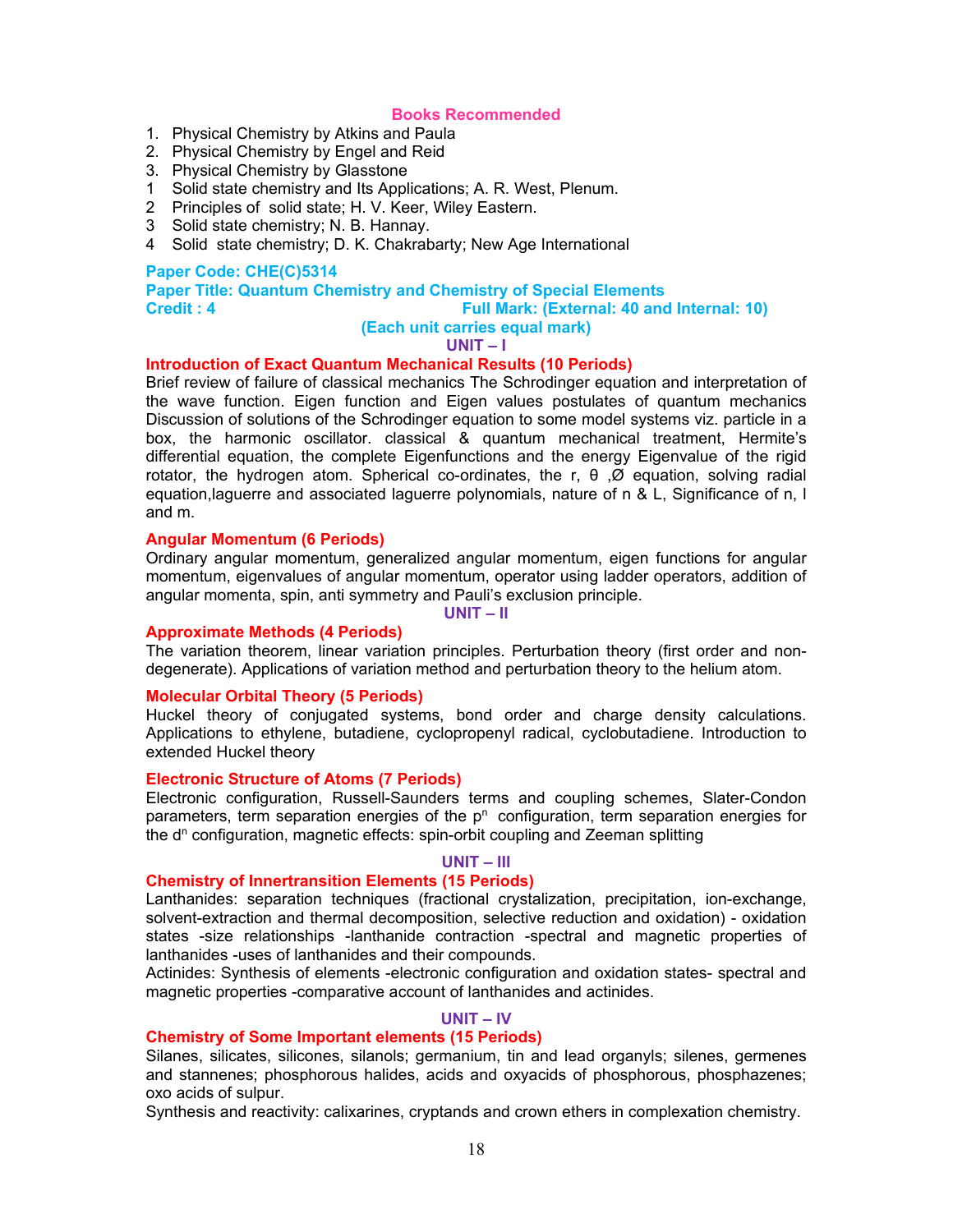- 1. Inorganic Chemistry: principles of Structure and Reactivity; James E. huheey, Ellen E. Keiter, Richard L. Keiter; Pearson Education Asia
- 2. Concise Inorganic Chemistry; J. D. Lee; Blackwell Science Ltd.
- 3. Advanced Inorganic Chemistry; F. A. Cotton and G. Wilkinson; Wiley Interscience
- 4. Selected Topics in Inorganic Chemistry; Wahid U. Malik, G. D. Tuli, R. D. Madan; S Chand Company Ltd.
- 5. Introduction to Quantum Chemistry; A.K. Chandra; Tata McGraw Hill
- 6. Modern Quantum Chemistry; N.S.Ostlund and A. Szabo, McGraw Hill
- 7. P.W. Atkins and R.S. Friedman, Molecular Quantum Mechanics,  $3<sup>rd</sup>$  edition (1997), Oxford University Press. Oxford.
- 8. H.Eyring,J.Walter and G.E. Kimball,Quantum Chemistry,(1944)John Wiley,New York.
- 9. I.N. Levine, Quantum Chemistry, 5<sup>th</sup> edition (2000), Pearson Educ., Inc., New Delhi.
- 10. R.K. Prasad Quantum chemistry,  $4<sup>th</sup>$  edn., New Age International publishers
- 11. Frank L. Pilar, Elementary Quantum Chemistry, Mc Graw-Hill Book Com., New York.

#### **Paper Code: CHE(C)5315 Credit: 4 Paper Title: Organic Synthesis Full Mark: (External: 40 and Internal: 10) (Each unit carries equal mark)**

#### **UNIT – I**

#### **Oxidation (7 Periods)**

Introduction, Different oxidative processes. Hydrocarbons: alkenes, aromatic rings, saturated C – H groups (activated and unactivated), alcohols, aldehydes, ketones, carboxylic acids and amines. Oxidations with ruthenium tetraoxide, iodobenzene diacetate and thallium.

#### **Reduction (7 Periods)**

Introduction, Different reductive processes. Hydrocarbons: alkenes, alkynes and aromatic rings, Carbonyl compounds: aldehydes, ketones, carboxylic acids, Nitro, azo and oxime. Hydrogenolysis

#### **UNIT – II**

#### **Protecting Groups (4 Periods)**

Principle of protection of alcohol, amine, carbonyl, and carboxyl groups.

#### **Disconnection Approach (10 Periods)**

An introduction to synthons and synthetic equivalents, disconnection approach, functional group inter-conversions, the importance of the order of events in organic synthesis, one group C-X and two group C-X disconnections, chemoselectivity, reversal of polarity. cyclisation reactions, amine synthesis

#### **UNIT – III**

#### **One Group C-C Disconnections (7 Periods)**

Alcohols and carbonyl compounds, regioselecitivity. Alkene sysnthesis, use of acetylenes and aliphatic nitro compounds in organic synthesis

#### **Two Group C-C Disconnections (7 Periods)**

Diel's – Alder reaction, 1,3- difunctionalised compounds, unsaturated carbonyl compounds, control in carbonyl condensations, 1,5-difunctionalised compounds, Michael addition and Robinson annellation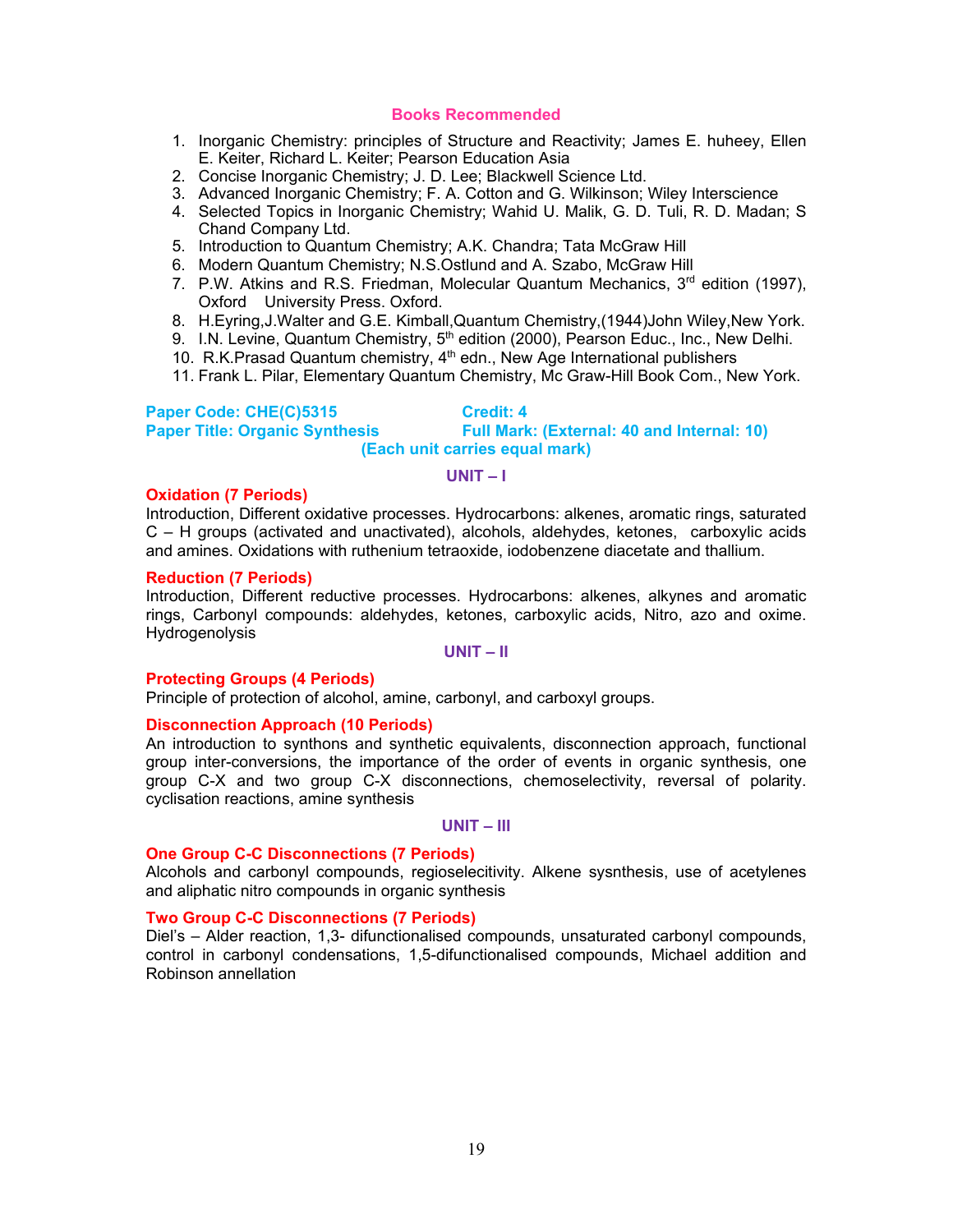#### **UNIT – IV**

#### **Synthesis of Some Complex Molecul**es **(6 Periods)**

Synthesis of following compounds: camphor and cortisone.

#### **Organometallic Reagents (10 Periods)**

Principles, preparation, properties and applications of the followings in organic synthesis with mechanistic details: Cd, Zn, Cu, Pd, Rh.

#### **Books Recommended**

- 1. Principle of Organic Synthesis; R. Norman And J. M. Coxon; Blackie Academic & Professional.
- 2. Organic Synthesis; Smith.
- 3. Designing Organic Synthesis; S. Warren; Wiley.
- 4. Organic Synthesis; Jagadamba Singh; Pragati Prakashan.
- 5. Organic Synthesis Concept , Methods And Starting Materials; J. Fuhrhop And G. Penzilin; VCH.
- 6. Some Modern Methods of Organic Synthesis;W. Carruthers; Cambridge Univ. Press.
- 7. Disconnection Approach; Stuart Warren; Wiley and sons.
- 8. Advanced Organic Synthesis; F .A. Carey and Saunder (Part A & B); Plenum Press
- 9. Modern Organic Synthetic Reactions H. O. House, W. A. Benjamin
- 10. Rodd's Chemistry of Carbon Compounds Ed. S. Coffey, Elsevier

#### **Paper Code: CHE(C)5316 Credit: 4**

**Paper Title: Application of Spectroscopy – I Full Mark: (External: 40 and Internal: 10)** 

**(Each unit carries equal mark)** 

#### **UNIT-I**

#### **Chemical Application of Group Theory (16 Periods)**

Molecular orbitals for AB<sub>n</sub> type molecules; the group theoretical approach to bonding in  $\mathsf{H}_{2}\mathsf{O}$ and NH<sub>3</sub>. Ligand Field Theory - Splitting of levels and terms in a chemical environment, energy level diagrams, construction of energy level diagrams, estimation of orbital energies, Molecular Vibrations- The symmetry of normal vibrations, determining the symmetry types of the normal modes, selection rules for fundamental vibrational transitions (IR and Raman); illustrative examples

#### **UNIT-II**

#### **Vibrational Spectroscopy (11 Periods)**

Spectra of  $AB_2$  AB<sub>3</sub>, AB<sub>4</sub>, AB<sub>5</sub> and AB<sub>6</sub>, Mode of bonding of ambidentate ligands, ethylenediamine and diketonato complexes, application of resonance, Raman spectroscopy - active sites of metalloproteins.

#### **Election Spin Resonance Spectroscopy (8 Periods)**

Hyperfine coupling, spin polarization for atoms and transition metal irons, spin –orbit coupling and significance of g-tensors, application to transition metal complexes (having one unpaired electron) including biological systems.

#### **UNIT-III**

#### **MössbauerSpectroscopy (8 Periods)**

Basic principle, conditions for Mossbauer spectroscopy, Spectral parameters (Isomer shift, electric quadrupole interactions, magnetic interactions), temperature-dependent effects, structural deductions for iron and tin complexes, miscellaneous applications.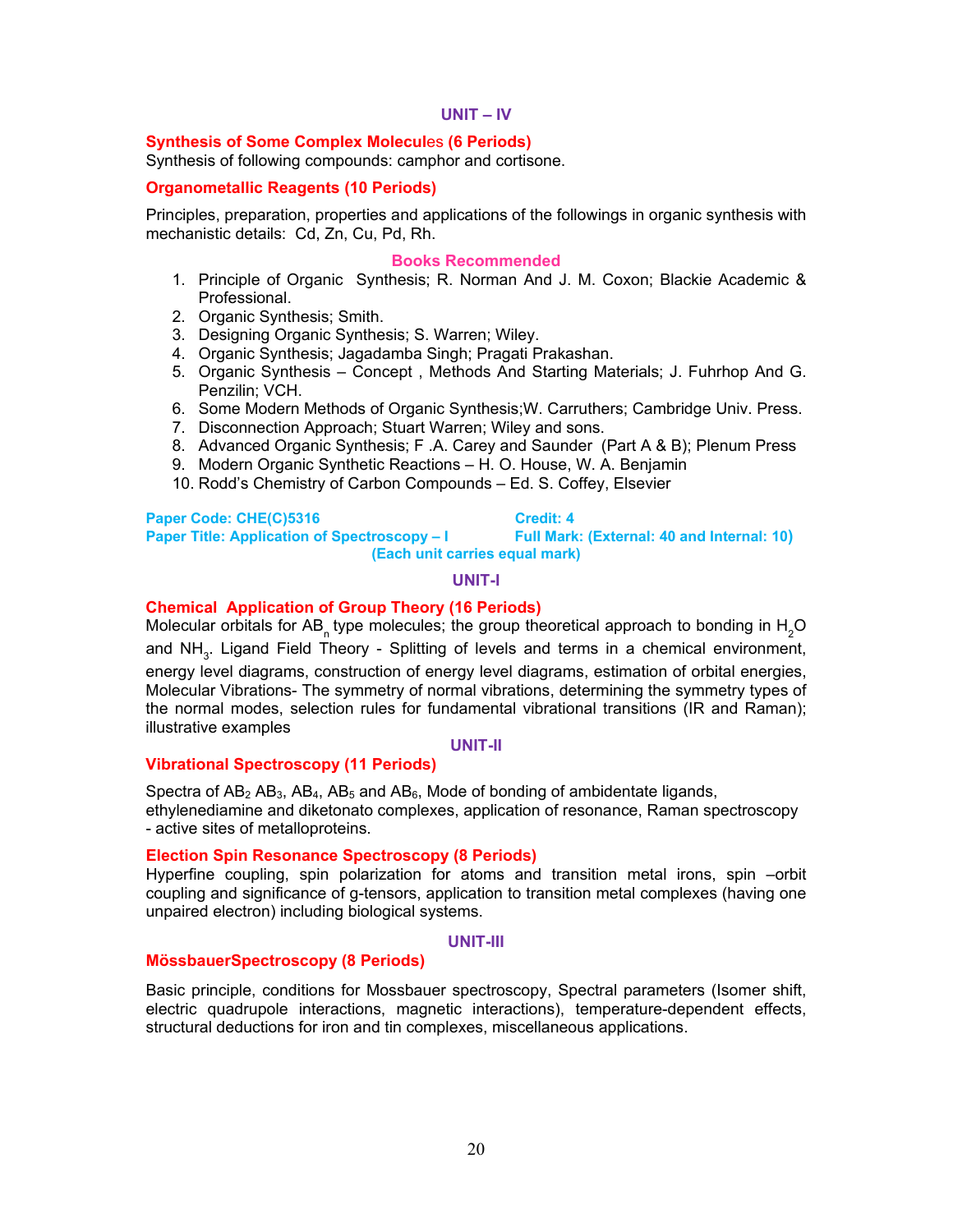#### **Nuclear Magnetic Resonance of Paramagnetic substances in Solution (7 Periods)**

The contact and pseudo contact shifts, factors affecting nuclear relaxation, some applications including biochemical systems, an overview of NMR of metal nuclides with emphasis on <sup>195</sup>Pt and <sup>119</sup>Sn NMR

#### **UNIT –IV**

#### **CMR Spectroscopy (8 Periods)**

General considerations; chemical shift aliphatic; olefinic; alkyne; aromatic; heteroaromatic and carbonyl compounds; problems associated with 13C, FT-NMR, proton decoupled off resonance spectra.

#### **Books Recommended**

- 1. Physical methods for Chemistry; R. S. Drago; Saunders Company.
- 2. Inorganic Electornic Spectoscopy; A. P. B. Lever; Elsevier.
- 3. NMR, NQR, EPR and Mossbauer Spectroscopy in inorganic chemistry; R. V. Parish, Eills Horwood.
- 4. Introduction to NMR Spectroscopy; R.J. Abraham, J. Flsher and P. Lottus; Willey.
- 5. Spectroscopy; Donald .L Pavia; Cengage Learning
- 6. F. A. Cotton, Chemical Applications of Group Theory,  $3^{^{\prime\prime}}$  Edn. (1999), John Wiley & Sons, New York.
- 7.  $\,$  G. L. Miessler and D. A. Tarr, Inorganic Chemistry,  $2^{nd}$  Edn. (1999), Prentice Hall International Inc., London.
- 8. K. Veera Reddy, Symmetry and Spectroscopy of Molecules, (1999) New Age International Pvt. Ltd., New Delhi.
- 9. Mossbaur Spectroscopy, Greenwood N.N., Gibbs T.C., Chapmann Hall, 1971.
- 10. Chemical Application of Mossbaur Spectroscopy, Goldanski V.I & Harber R.H., Academic Press 1968.

#### **Paper Code: CHE(E)5317 Credit: 4** Paper Title: Heterocyclic Chemistry Full Mark: (External: 40 and Internal: 10) **(Each unit carries equal mark)**

#### **UNIT – I**

#### **Nomenclature of Heterocycles (4 Periods)**

Hantzsch – Widman system for monocyclic heterocycles; fusion nomenclature system. Replacement nomenclature system for monocyclic, fused, spiro and bicyclic molecules.

#### **Aromatic Heterocycles (5 Periods)**

General chemical behaviour of aromatic heterocycles, the common structural type – five and six membered, benzo and other fused heterocycles; criteria of aromaticity – bond lengths, ring current and chemical shifts in  ${}^{1}H$  NMR  $-$  spectra for five and six membered monocycyclicheterocycles; heteroaromatic reactivity – basic principle, selectivity and reactivity in five and six membered heteroatomic rings.

#### **Non-aromatic Heterocycles (5 Periods)**

Introduction; strain – angle strain and bonding in small ring heterocycles and its consequences (IR & PMR spectra, conjugative effect, basicity) torsional strains about single bond in small ring heterocycles. Basic idea on stereoelectronic effects in saturated six membered heterocycles– anomeric effect, other related effects and attractive interactions through space.

#### **UNIT – II**

#### **Principles of Heterocyclic Synthesis (4 Periods)**

Basic Principles of nucleophile-electrophile cyclisation, 1,3-dipolar reaction  $[3+2\rightarrow5]$ cycloaddition and hetero Diels Alder reaction [4+2→6] cycloaddition.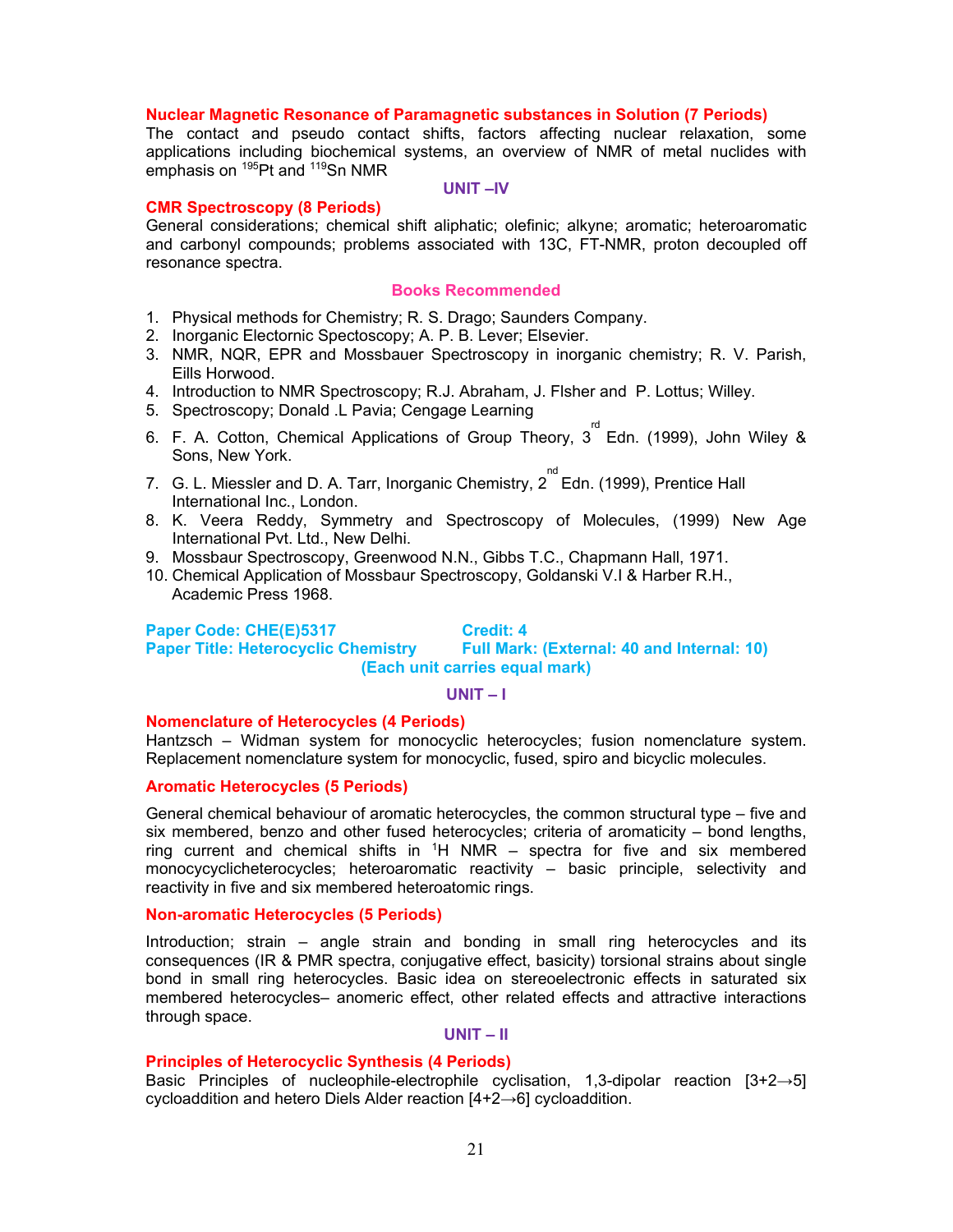#### **Three membered Heterocycles (4 Periods)**

Aziridines: synthesis – Gabriel method, Hassner method, reactions – nucleophilic, electrophilic ring opening reaction, Friedel – Craft reaction.

Oxiranes: synthesis – peracid epoxidation of alkene, Darzen reaction, reaction–nucleophilic, electrophilic ring opening reaction, reaction with carbonyl compounds

#### **Four membered Heterocycles (4 Periods)**

Azetidines: synthesis – intramolecular cyclisation, cycloaddition reaction; reaction with  $H_2O_2$ , HCl,  $HCHO, CS<sub>2</sub>$ .

Oxetanes: intramolecular cyclisation, photochemical cycloaddition, reaction – nucleophilic, electrophilic ring opening reaction.

#### **UNIT – III**

#### **Five membered Heterocycles with one hetero atom (4 Periods)**

Pyrrole: Orientation in electrophilic substitution reaction, reaction – Gattermannformylation, Friedel – Craft alkylation and acylation

Furan: photochemical cyclisation, reaction – with aldehydes and ketones, maleic anhydride Thiophene: Reaction – Birch reduction, reaction with nitrenes.

#### **Six-Membered Heterocycles with One Heteroatom (4 Periods)**

Pyridine: Reaction – radical substitution; Pyrylium salts: synthesis from tert-butyl alcohol, reaction – nucleophilic substitution reaction

#### **Six-Membered Heterocycles with Two Heteroatoms (4 Periods)**

Synthesis of pyrimidines from urea and urea derivatives, synthesis of purines from pyrimidines, synthesis of 1,3-oxazininium cation derivative and its reaction with ammonia.

#### **UNIT – IV**

#### **Benzo-Fused Five –membered Heterocycles (6 Periods)**

Indole: Synthesis – Reissert synthesis, reaction – basicity, reaction with electrophile (general mechanism), nitrosation

Benzo[b]furan: synthesis – from ortho substituted phenol, reaction – reactivity and orientation, photosensitized cycloaddition

Benzo[c]furan: synthesis – Retro-Diels-Alder reaction, reaction – photopolymerisation

#### **Meso – ionic Heterocycles (6 Periods)**

Introduction, general classification, chemistry of type – A: 1,3-oxazolium-4-olates – synthesis from diazoketones, reaction – with carbonyls, 1,3-diazolium-4-aminides - synthesis from nitriles, reaction – cycloaddition reaction, chemistry of type – B: 1,2-diazolium-4-aminides – synthesis from amino pyrazole derivative, reaction – thermal isomerisation.

#### **Books Recommended**

- 1 Heterocyclic Chemistry Vol 1 3; R. R. Gupta, M. Kumar, Springer Verlag.
- 2 The Chemistry of Heterocycles; T. Eicher and S. Hauptmann, Thieme.
- 3 Heterocyclic Chemistry; J. A. Joule, K. Mills And G. F. Smith; Chapman And Hall.
- 4 Heterocyclic Chemistry; T. L. Gilchrist, Pearson Publication
- 5 An Introduction to Heterocyclic Compounds; R. M. Acheson; John Wiley.
- 6 Comprehensive Heterocyclic Chemistry; A. R. Katritzky And C. W. Rees; Pergamon Press.
- 7 Heterocyclic Chemistry; V.K Ahluwalia;Narosa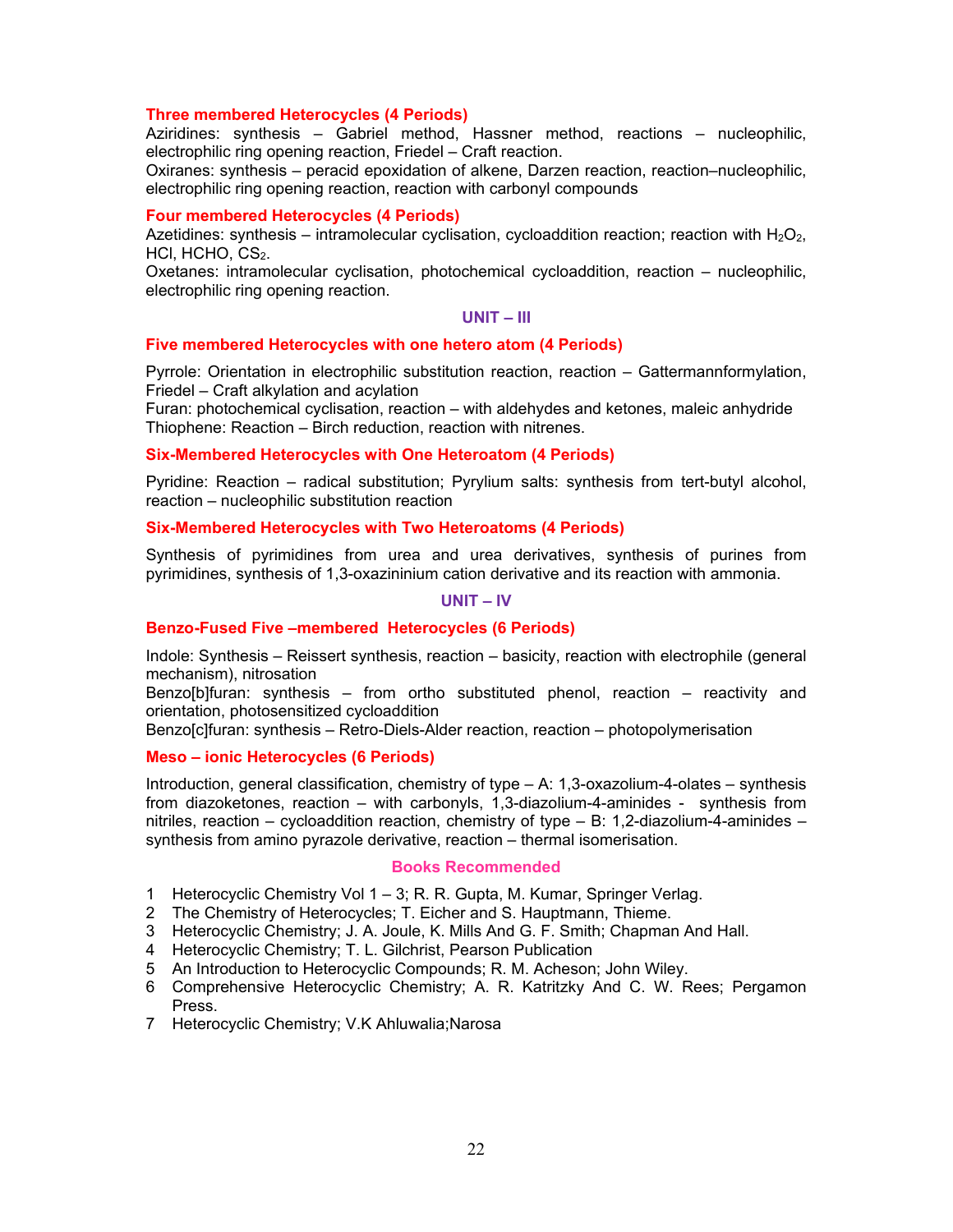### **Paper Code: CHE(P)5318 Credit: 4 Credit: 4 Credit: 4 Paper Title: Laboratory course – III Full Mark: 100 Contract Contract Paper Full Mark: 100**

### **Multi-step synthesis of organic compounds 45 Marks**

- 1. Benzene  $\rightarrow$  Benzophenone  $\rightarrow$  Benzpinacol  $\rightarrow$  Benzpinacolone
- 2. Benzene  $\rightarrow$  Benzophenone  $\rightarrow$  Benzophenoneoxime  $\rightarrow$  Benzanilide
- 3. Benzoin  $→$  Benzil  $→$  Benzilic acid
- 4. Nitrobenzene  $\rightarrow$  m-dinitrobenzene  $\rightarrow$  m-nitroaniline  $\rightarrow$  m-nitrophenol
- 5. Phthalicacid → phthalic anhydride → phthalimide → Anthranilic acid

## **Analytical Experiments 25 Marks**

- 1. Determination of Na<sup>+</sup> ions by flame photometry.
- 2. Determination of K<sup>+</sup> ions by flame photometry.
- 3. Determination of dissolved oxygen (DO) in water sample.
- 4. Determination of chemical oxygen demand (COD) in water samples.
- 5. Determination of biological oxygen demand (BOD) in water samples.
- 6. Measurement of pH of soil by pH meter.
- 7. Verification of Beer-Lambert's law by colorimetry.
- 8. Determination of ultrasonic velocity in water and glucose mixture.
- 9. Determination of ascorbic acid in vitamin C tablets.
- 10. Analysis of fat in a butter sample

**Viva 20 Marks** 

**Record 10 Marks** 

### **Books Recommended**

- 1. Experimental Physical Chemistry; D. P Shoemaker, C. W. Garland and J. W. Niber; McGraw Hill interscience.
- 2. Findlay's Practical Physical Chemistry; B. P. Levitt; Longman.
- 3. Experiments in Physical Chemistry; J. C. Ghosh; Bharati Bhavan.
- 4. Inorginic Experiments; J. Derek Woollins.
- 5. Microscale Inorganic Chemistry; Z. Szafran, R. M Pike and M. M. Singh; Wiley.
- 6. Practical Inorganic Chemistry, G. Marr and B. W. Rockett; Van Nostrand.
- 7. Experimental Organic Chemistry; M. P. Doyle and W. S Mungall.
- 8. Small Scale Organic preparations; P. J. Hill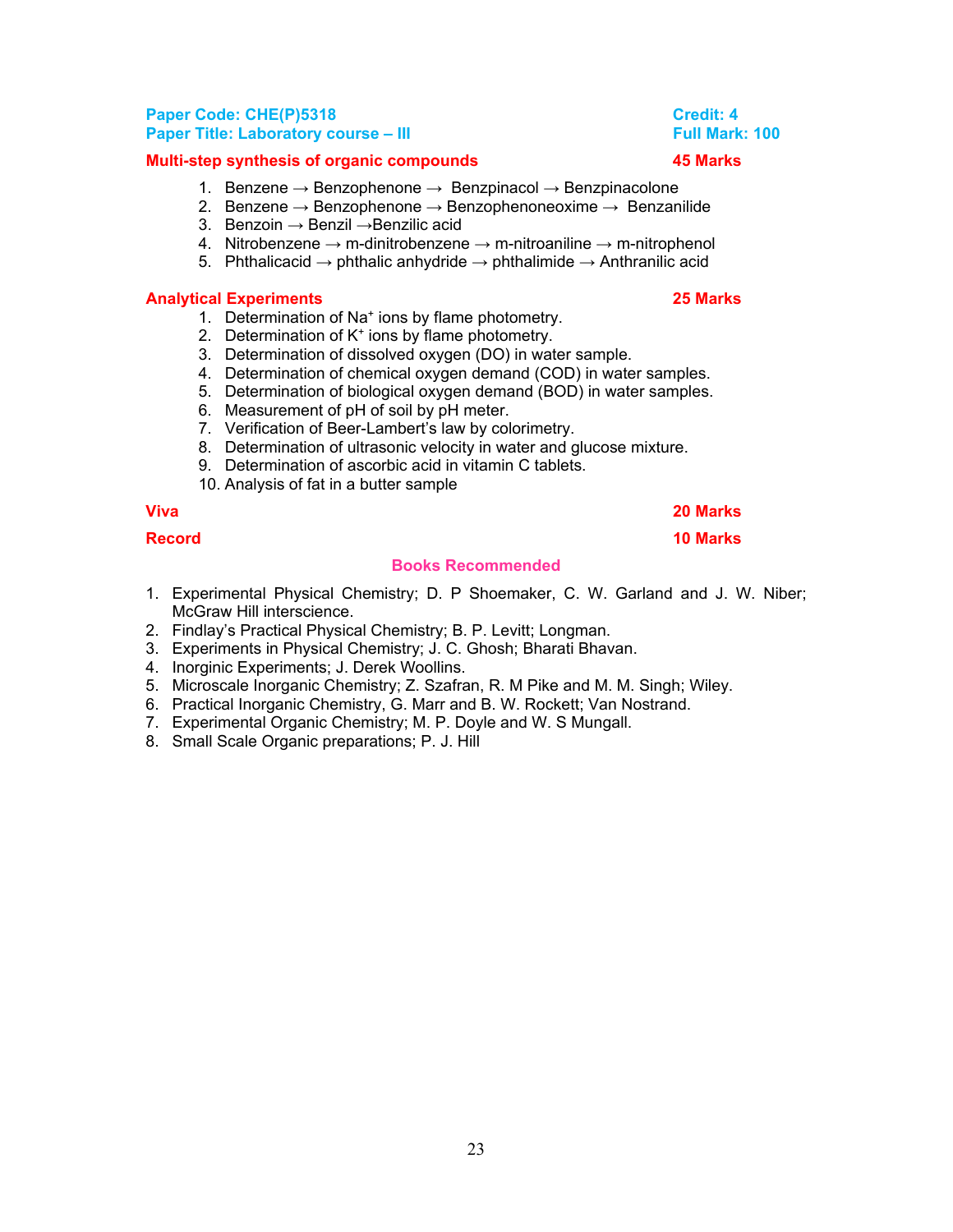# **Second Year**

# **4th Semester**

### **Course Outline and Credit Structure**

| <b>Paper Code</b>  | <b>Paper Title</b>                            | <b>Credits</b> | <b>Marks</b> |
|--------------------|-----------------------------------------------|----------------|--------------|
| <b>CHE(C) 5419</b> | <b>Analytical and Environmental Chemistry</b> |                | 50           |
| <b>CHE(C) 5420</b> | Application of Spectroscopy - II              |                | 50           |
| <b>CHE 5421</b>    | <b>Dissertation</b>                           | 14             | 200          |
| <b>CHE 5422</b>    | Seminar                                       |                | 50           |
| <b>Total</b>       |                                               | 24             | 350          |

#### Paper Code: CHE(C)5419 **Credit: 4**

**Paper Title: Environmental & Analytical Chemistry Full Mark: (External: 40 and Internal: 10) (Each unit carries equal mark)**

#### **UNIT – I**

#### **Atmosphere (6 Periods)**

Chemical composition of atmosphere – particles, ions and radicals and their formation. Chemical and photochemical reactions in atmosphere, smog formation, oxides of N,C, S, O and their effect, pollution by chlorfluorohydrocarbons. Green house effect, acid rain, air pollution, controls and their chemistry. Analytical methods for measuring air pollutants.

#### **Hydrosphere (8 Periods)**

Chemical composition of water bodies-lakes, streams, rivers and wet lands etc.Hydrological cycle. Aquatic pollution – inorganic, pesticide, agricultural, industrial and sewage, detergents. Water quality parameters – dissolved oxygen, biochemical oxygen demand, solids, metals, content of chloride, sulphate, phosphate, nitrate and micro-organisms, water quality standards. Analytical methods for measuring BOD, DO, COD, F, metals (As, Cd, Hg, etc.). Purification and treatment of water.

# **UNIT – II**

#### **Soils (06 Periods)**

Composition, micro and macro nutrients, pollution – fertilizers, pesticides, plastics and metals, waste treatment. Analysis of moisture, P<sup>H</sup>, total nitrogen, phosphorus, Lime, magnesia, sulphur and alkali salts.

#### **Industrial Pollution (6 Periods)**

Cement, sugar, distillery, drug, paper and pulp, thermal power plants, nuclear power plants, metallurgy.polymers, drugs etc. Radionuclide analysis. Disposal of wastes and their management

#### **UNIT – III**

#### **Environmental Toxicology (12 Periods)**

Toxic chemicals in the environments, Impact of toxic chemicals on enzymes, Biochemical effects of arsenic, cadmium, lead, mercury, carbon monooxide, nitrogen oxides, sulphur oxides, ozone, PAN, cyanide, pesticides, insecticides and carcinogens

#### **UNIT – IV**

#### **Errors and Evaluation (8 Periods)**

Definition of terms in mean and median, Precision – standard deviation, relative standard deviation. Accuracy-absolute error, relative error. Types of error in experimental data – determinate (systematic), indeterminate (or random) and gross. Sources of errors and the effects upon the analytical results. Statistical evaluation of data-indeterminate errors.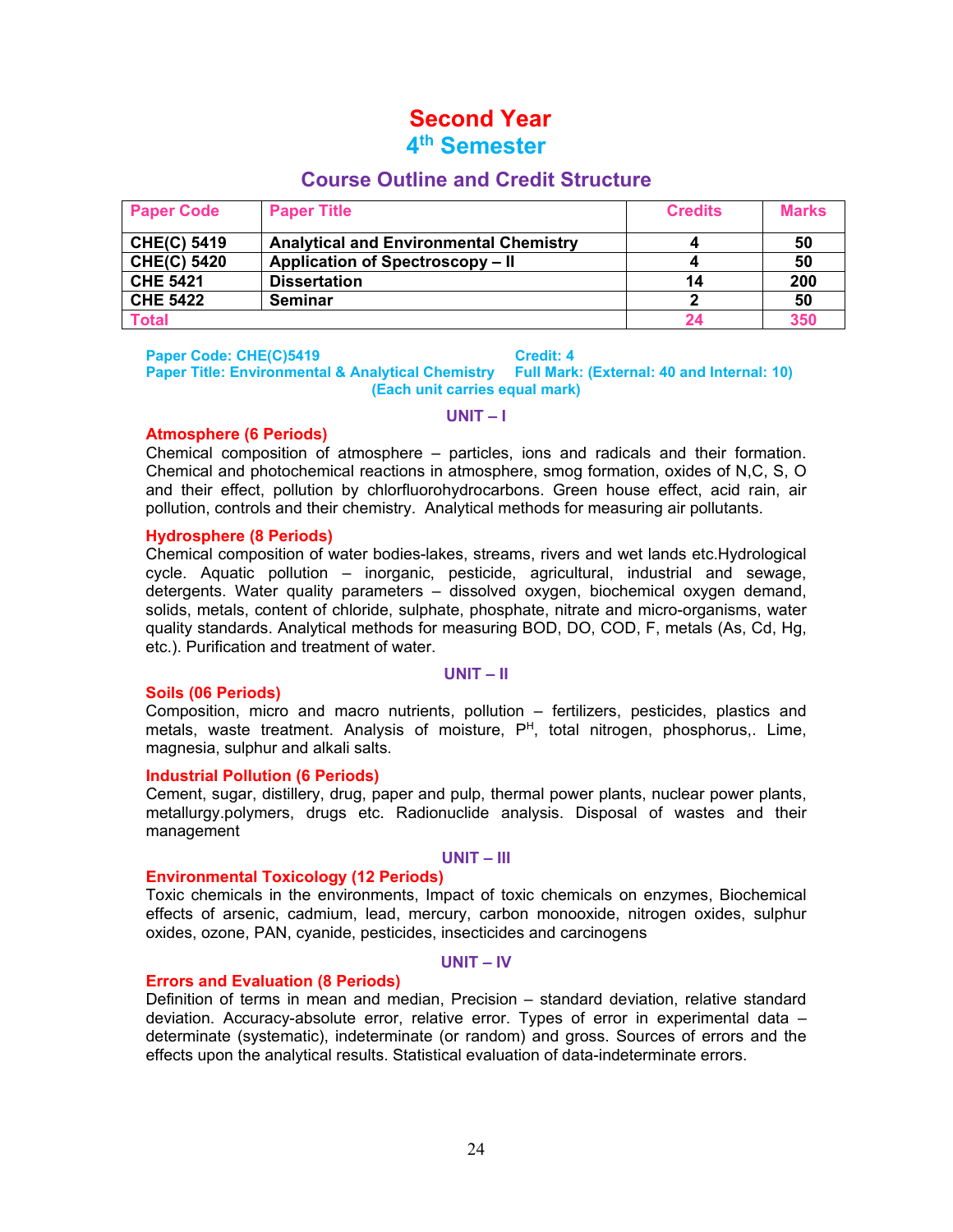#### **Fuel analysis (6 Periods)**

Solid, liquid and gaseous fuels. Calorific value of fuel and its determination. grading of coal, analysis of coal- proximate and ultimate analysis. Liquid fuels- flash point, aniline point, octane number and carbon residue. Gaseous fuels- producer gas and water gas.

#### **Books Recommended**

- 1 Environmental Chemistry; Sharma & Kaur; Krishna Publishers.
- 2 Environmental Chemistry; A. K. De; New age publishers
- 3 Environmental Pollution Analysis; S. M. Khopkar; Wiley Eastern.
- 4 Analytical Chemistry Principles and Techniques; L. G. Hargis; Prentice Hall.
- 5 Quantitative Analysis; R. A. Day Jr. and A. L. Underwood; Prentice Hall.
- 6 Basic Concepts of Analytical Chemistry; S. M. Khopkar; Wiley Eastern.

Paper Code: CHE(C)5420 **Credit: 4 Paper Title: Application of Spectroscopy – II Full Mark: (External: 40 and Internal: 10) (Each unit carries equal mark)** 

#### **UNIT-I**

#### **Ultraviolet Spectroscopy (6 Periods)**

Woodward- Fisher rules for conjugated dienes and carbonyl compounds; Calculation of λmax.Ultraviolet spectra of aromatic and heterocyclic compounds.Steric effect in biphenyls.

#### **IR Spectroscopy (9 Periods)**

Characteristic vibrational frequencies of alkanes; alkenes; alkynes; aromatic compounds; alcohols; ethers; phenols and amines. Detailed study of vibrational frequencies of carbonyl compounds: ketones, aldehydes, esters, amides, acids, anhydrides, lactones, lactams and conjugated carbonyl compounds. Effect of hydrogen bonding and solvent effect on vibrational frequencies; overtones, combination bands and Fermi resonance. FT–IR of gaseous, solids and polymeric materials.

#### **UNIT-II**

#### **Mass Spectrometry (15 Periods)**

Introduction, ion production- EI, CI, FD and FAB, factors affecting fragmentation, ion analysis, ion abundance. Mass spectral fragmentation of organic compounds, common functional groups, molecular ion peak, metastable peak, Mc Lafferty rearrangement, nitrogen rule. High-resolution mass spectrometry.Examples of mass spectral fragmentation of organic compounds with respect to their structure determination.

#### **UNIT-III**

#### **NMR Spectroscopy (15 Periods)**

General introduction and definition; chemical shift; spin –spin interaction; shielding mechanism of measurement; chemical shift values and correlation for protons bonded to carbons [aliphatic; olefinic; aldehydic and aromatic] and other nuclei [alcohols; phenols; enols; acids; ammines; amides and mercapto]; chemical exchange; effect of deuteration; complex spin-spin interaction between two; three; four; and five nuclei [first order spectra]; virtual coupling. Stereochemistry; hindered rotation; Karplus curve variation of coupling constant with dihedral angle. Simplification of complex spectra; nuclear magnetic double resonance; shift reagent; solvent effect. Fourier transform technique; nuclear overhauser effect [NOE] .

#### **UNIT –IV**

#### **Carbon-13 NMR Spectroscopy (6 Periods)**

General considerations, chemical shift, coupling constants. Nuclear Overhauser effect.Spinspin, spin-lattice relexations.Off resonance decoupling. DEPT. Interpretation of simple CMR spectra. 2 DNMR: COSY, NOESY and HETCOR

#### **Structure elucidation using spectral data (6 Periods)**

Structural problems based on combined spectroscopic techniques.